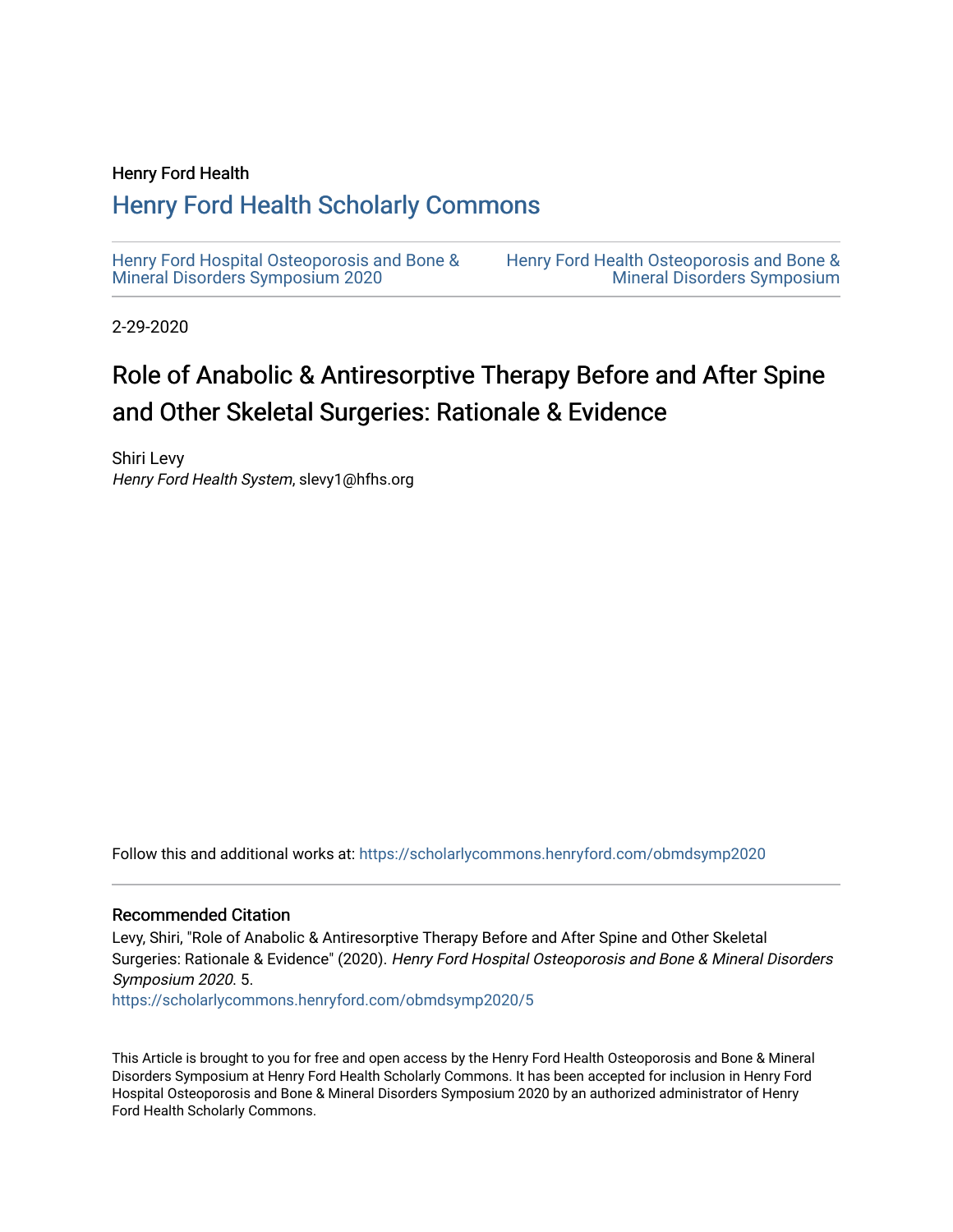Role of Anabolic & Antiresorptive Therapy Before and After Spine and Other Skeletal Surgeries: Rationale & Evidence

> Shiri Levy M.D. Henry Ford Hospital Senior Staff Physician Service Chief, West Bloomfield Hospital Endocrinology, Metabolism, Bone and Mineral Disorders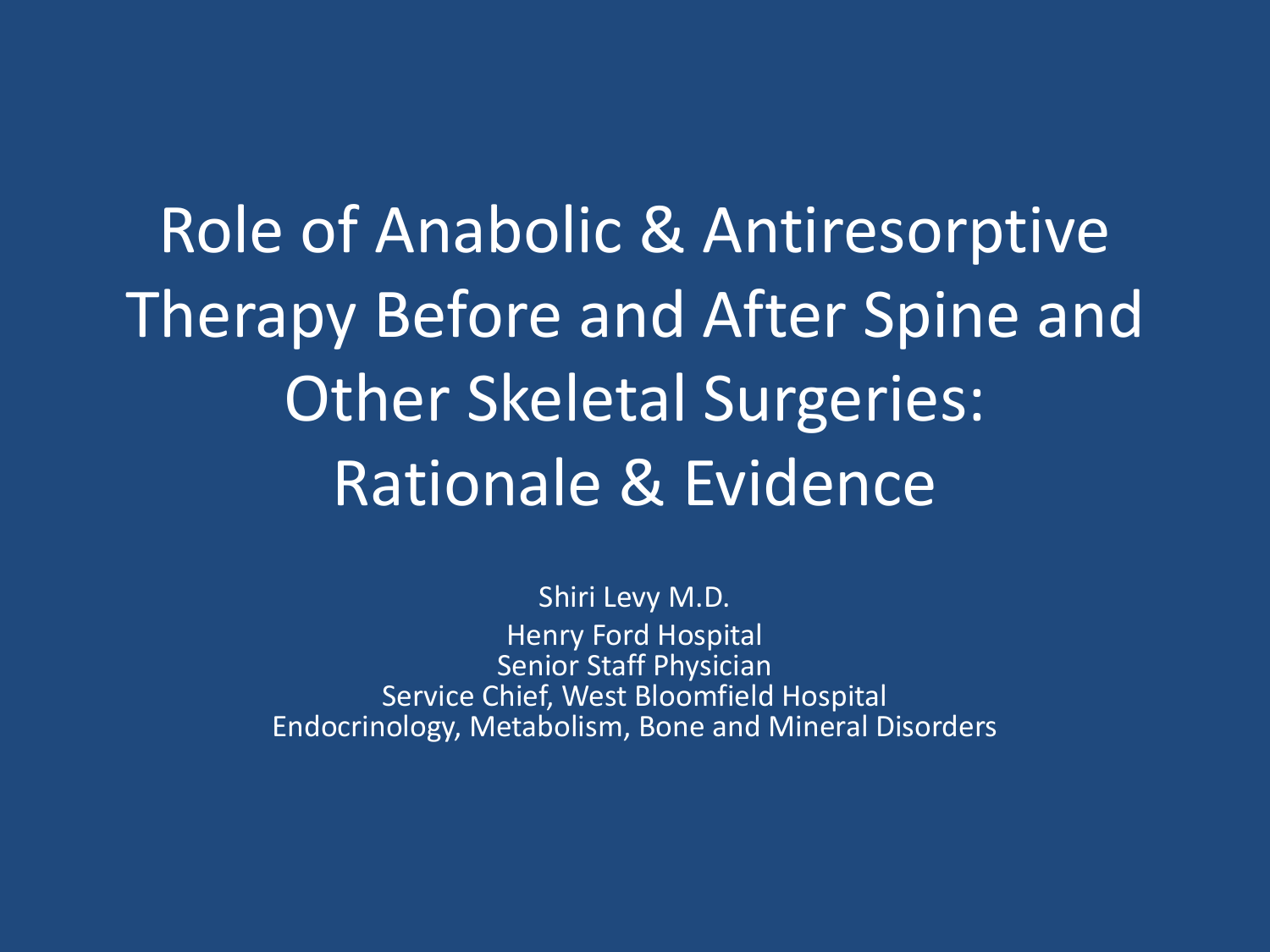

#### • Nothing to disclose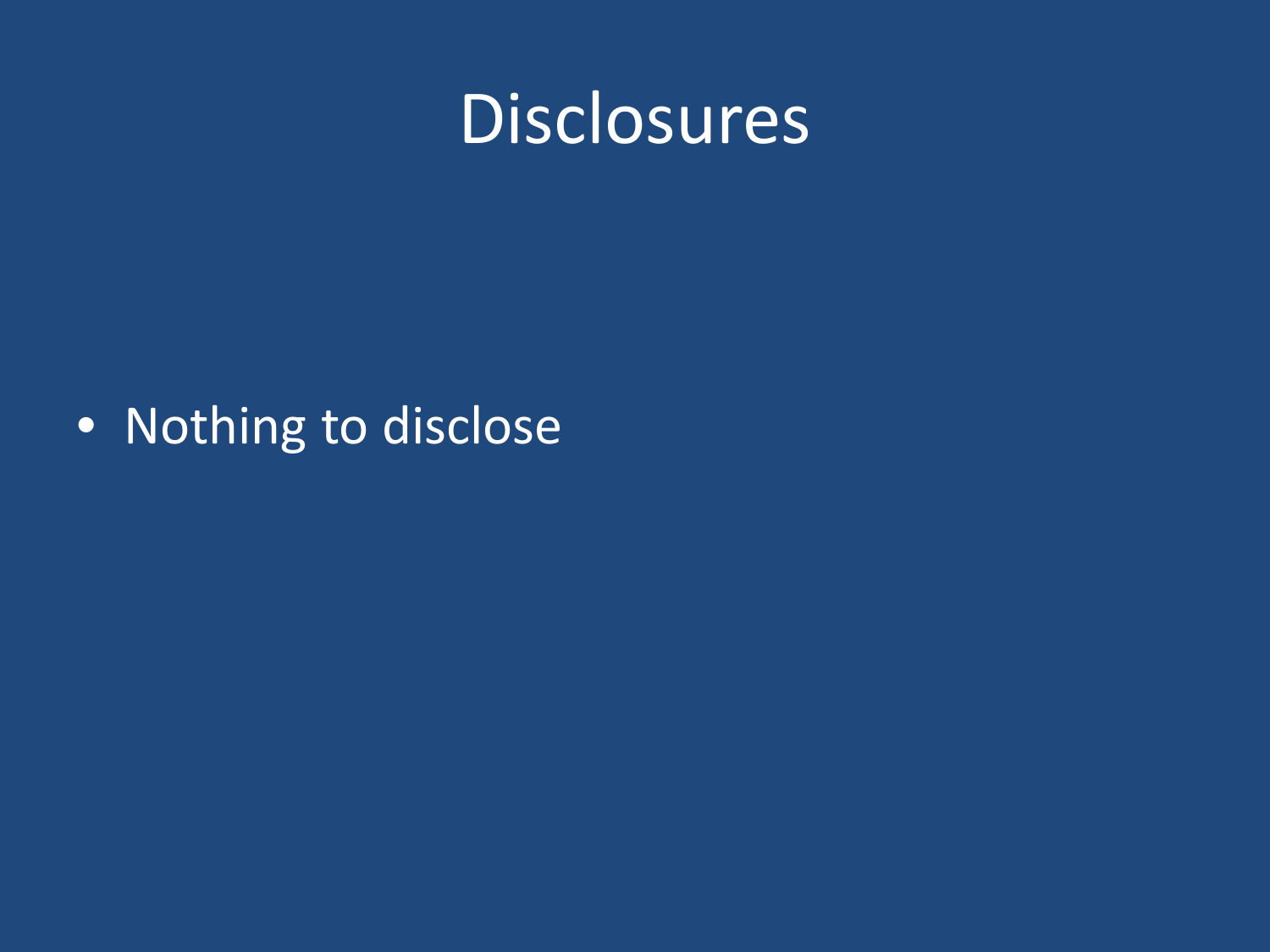# The Problem

Managing patients with OP requiring spine surgery is a challenge because

- 1. Difficulty in instrumentation
- 2. Concern for nonunion/non-healing
- 3. Adjacent level fracture

There are animal studies regarding medication treatment, graft incorporation and fusion

However, only limited human clinical evidence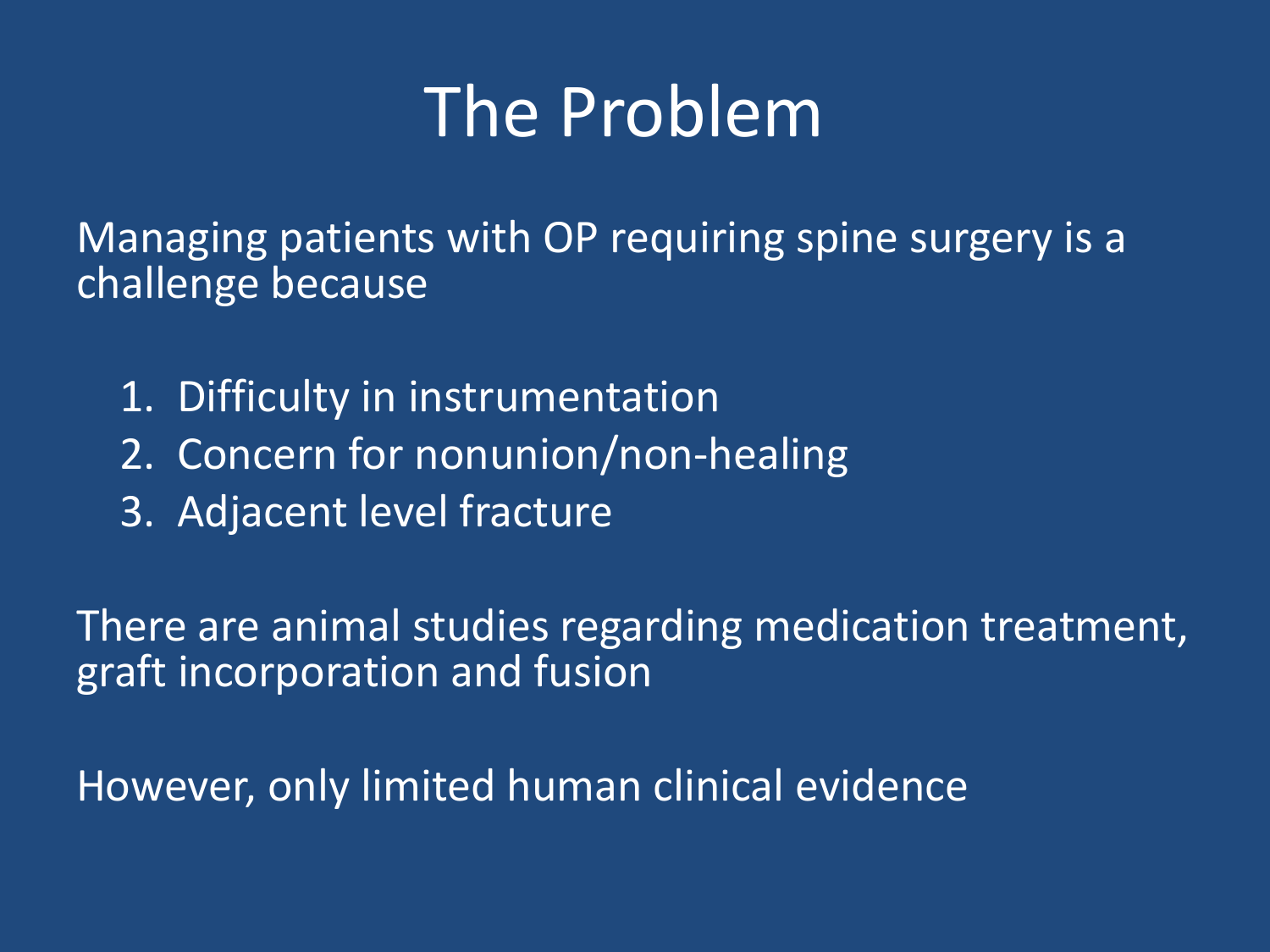

- Review current data on bisphosphonate (BP) use in patients with OP undergoing spine surgery
- Review current data on anabolic therapy use in patients with OP undergoing spine surgery
- Deduce what would be reasonable treatment options based on the best available data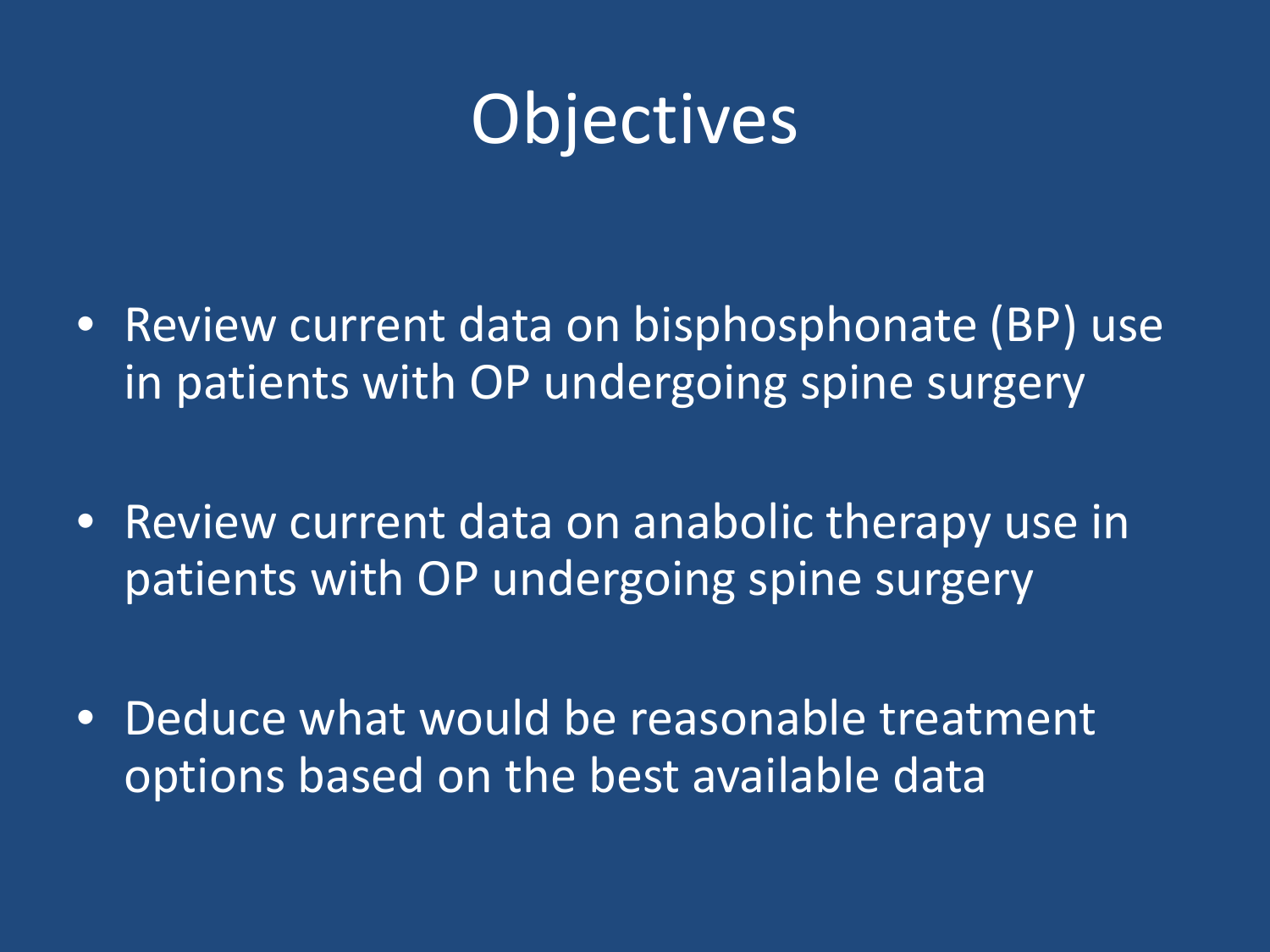# Drug Therapies

#### • Oral & IV Bisphosphonates

• Anabolic therapies – Teriparatide – Abaloparatide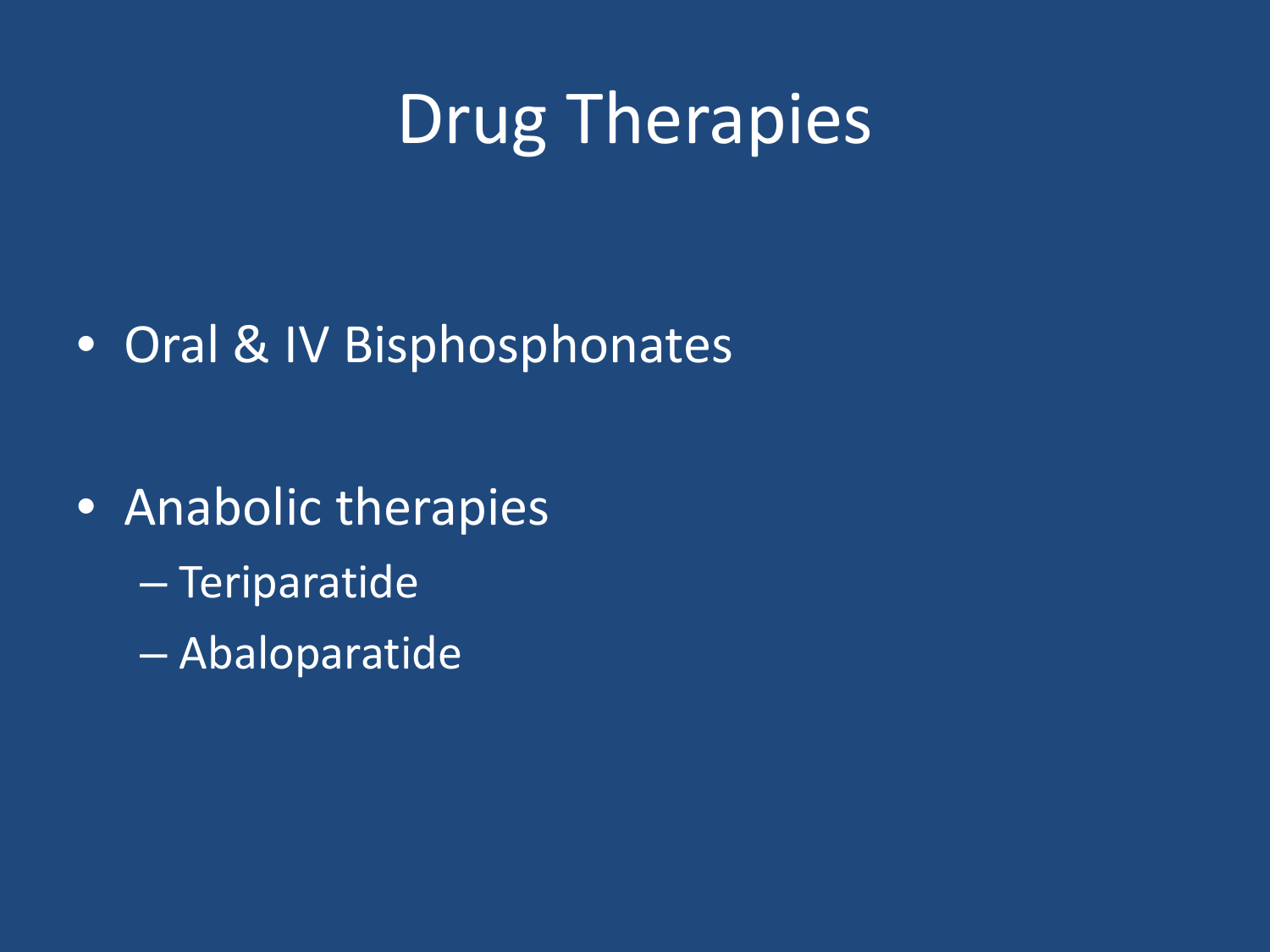## Bone Physiology

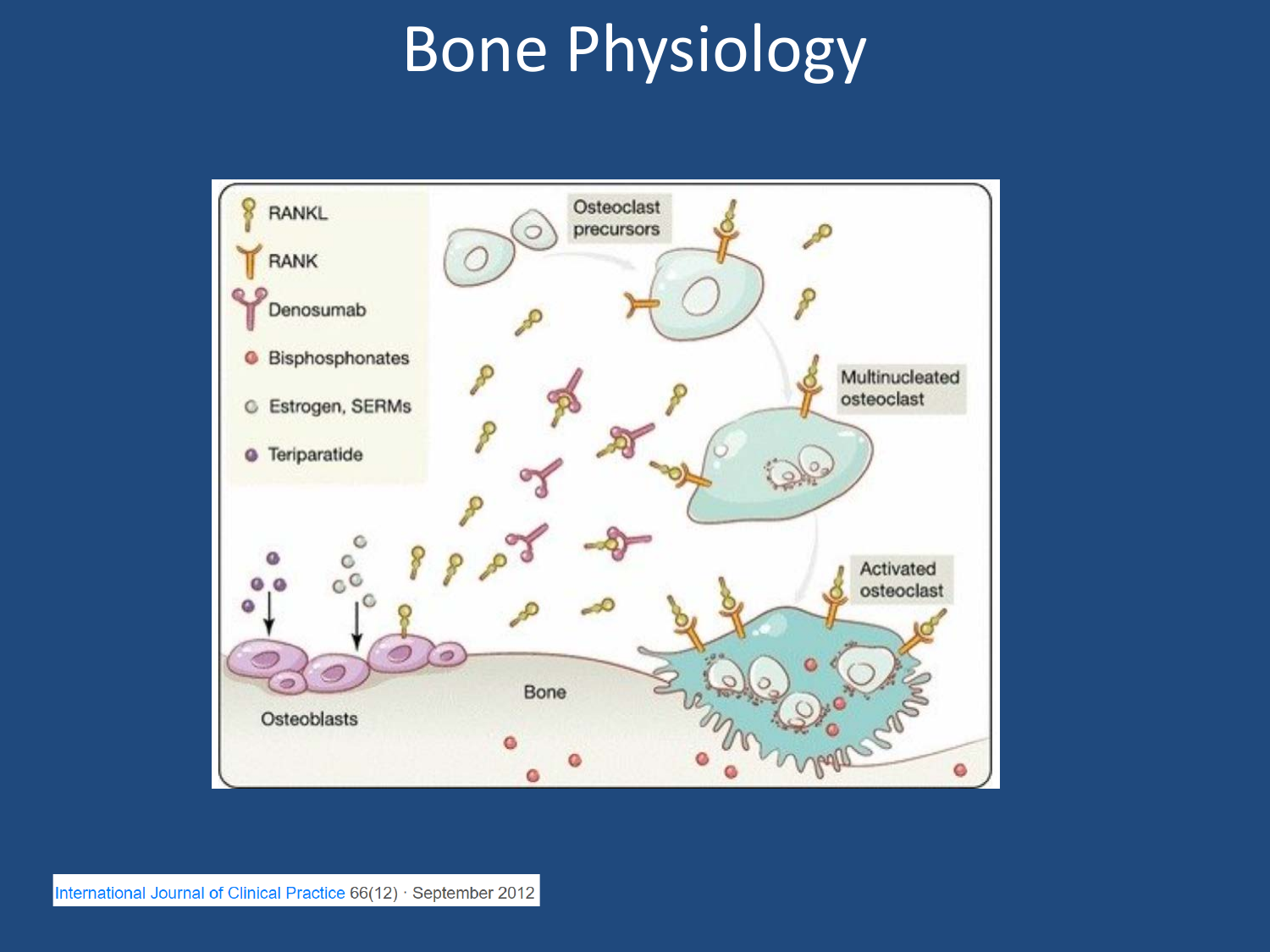# Drug Therapies

• Bisphosphonates **1) Anti-fracture effect 2) Reduction in morbidity 3) Reduced health-care costs 4) Reduced mortality**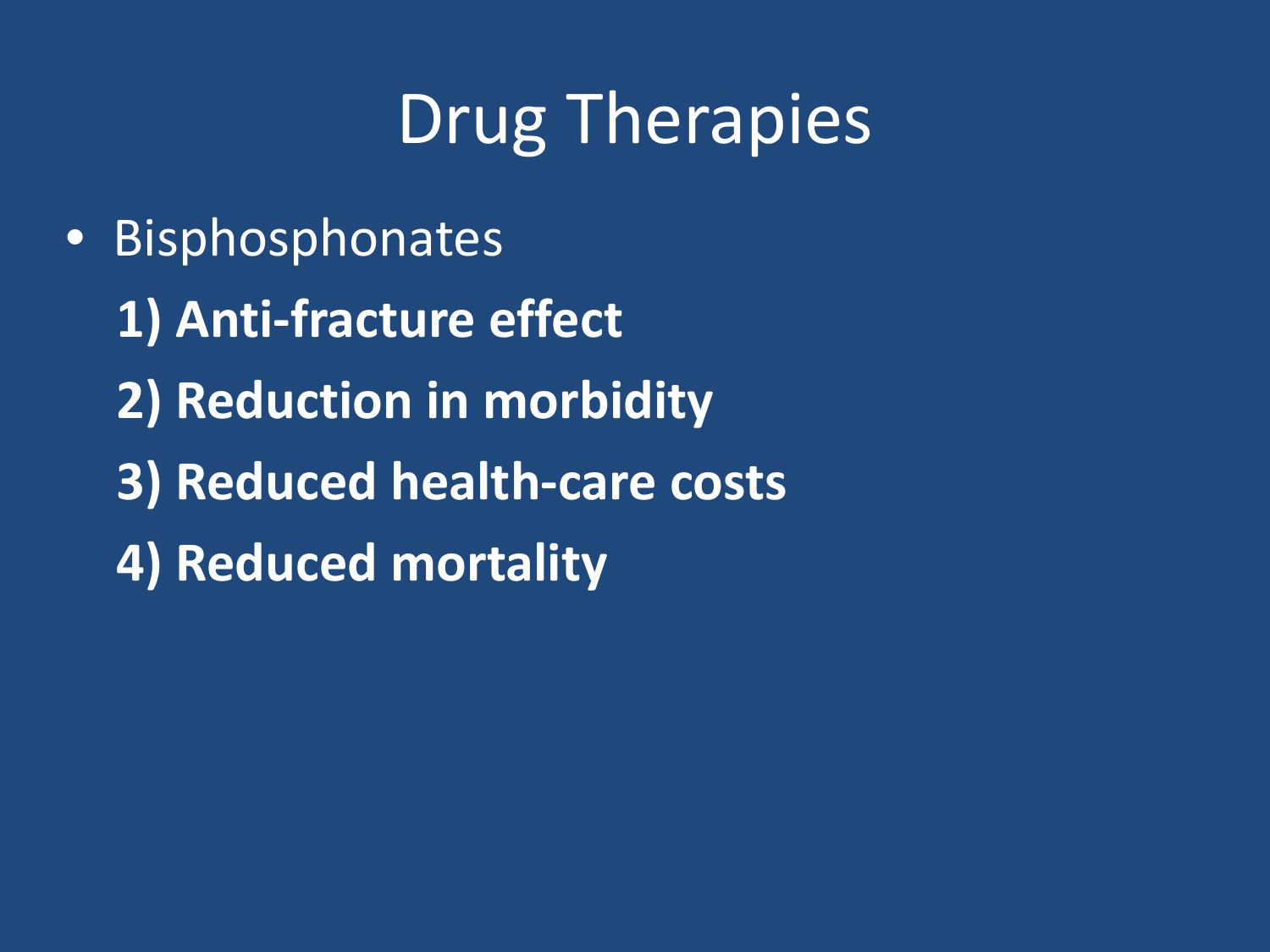### Bisphosphonates

Previous studies using animal models suggested that bisphosphonates show negative effects on spinal fusion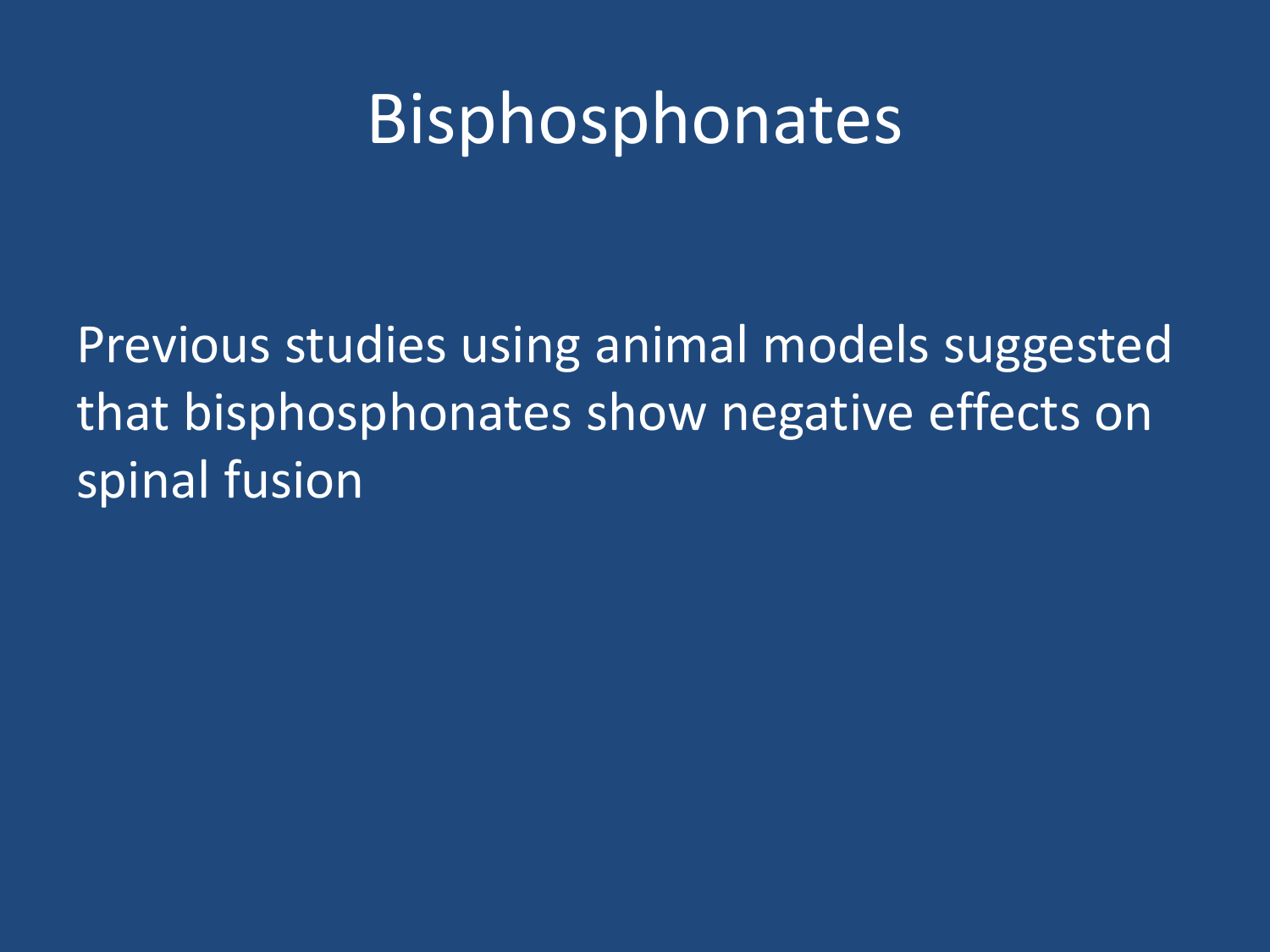#### The Effect of Zoledronic Acid on the Volume of the Fusion-Mass in Lumbar Spinal Fusion

Ye-Soo Park, MD, Hong-Sik Kim, MD, Seung-Wook Baek, MD, Dong-Yi Kong, MD, Jeong-Ah Ryu, MD<sup>\*</sup>

Departments of Orthopaedic Surgery and \*Radiology, Guri Hospital, Hanyang University College of Medicine, Guri, Korea

- Retrospective study
- 44 patients with symptomatic degenerative lumbar spinal stenosis
- 1-2 level fusion

**Original Article** 

• IV Zoledronic acid 2 weeks after surgery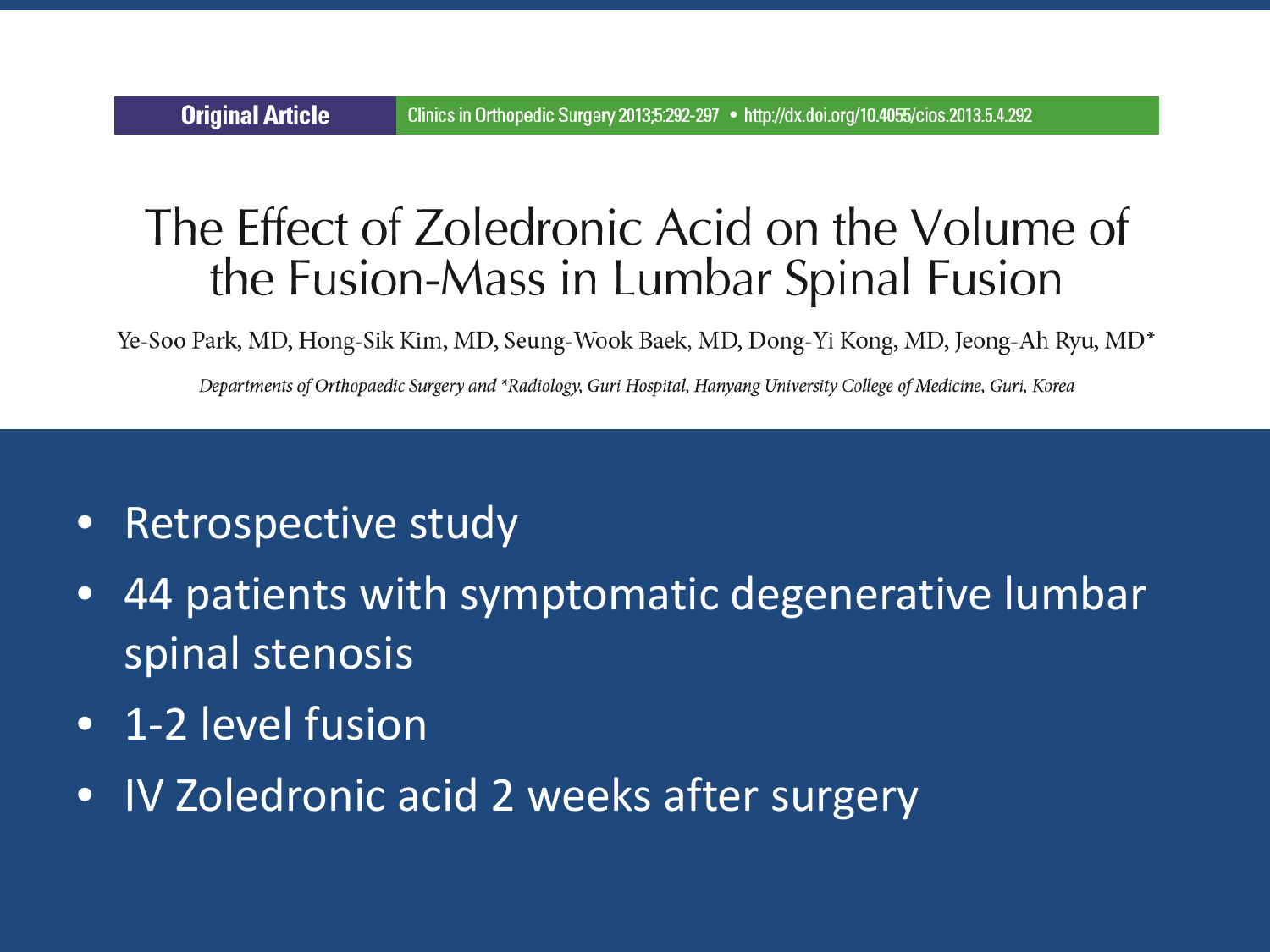#### Divided into 4 groups:

- Group 1: autograft and zoledronic acid
- Group 2: allograft/autograft and zoledronic acid
- Group 3: autograft alone
- Group 4: allograft/autograft

Radiography and 3D CT used to evaluate and quantify the volume of the fusion-mass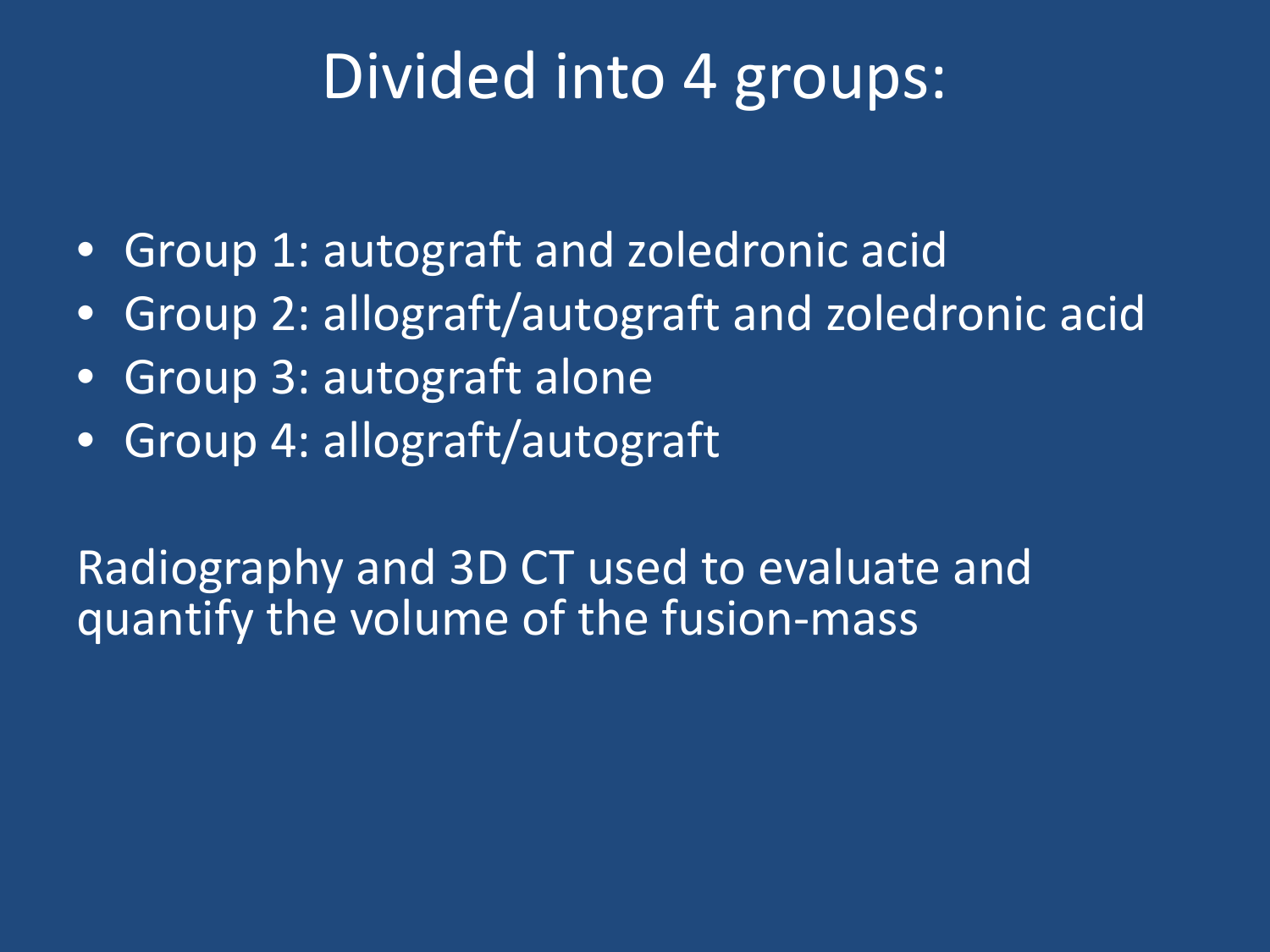# Results/Conclusion

- Most patients showed bone union at 6 months after surgery
- There were no significant differences in fusion rates among the 4-groups
	- A single dose of zoledronic acid does not decrease the volume of the fusion-mass in patients with OP undergoing spinal fusion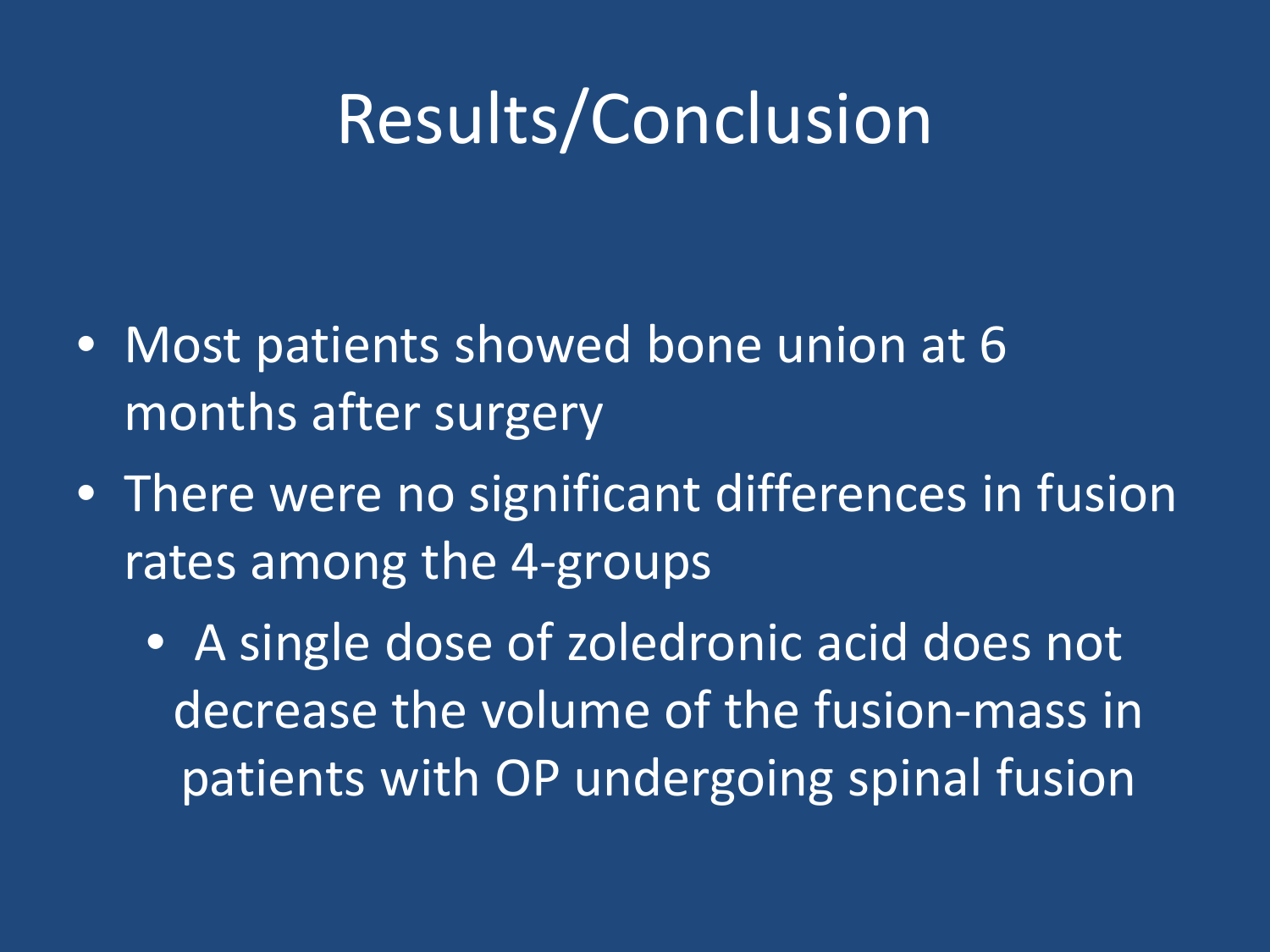#### Effects of Zoledronic Acid on Bone Fusion in Osteoporotic Patients after **Lumbar Fusion**

Fei Chen, MD, PhD,<sup>1</sup> Zhehao Dai, MD, PhD,<sup>1,\*</sup> Yijun Kang, MD, PhD,<sup>1</sup> Guohua Lv, MD, PhD,<sup>1</sup> Evan T. Keller, DVM, PhD, 3,4,5 and Yebin Jiang, MD, PhD<sup>2,3,5</sup>



vitamin D.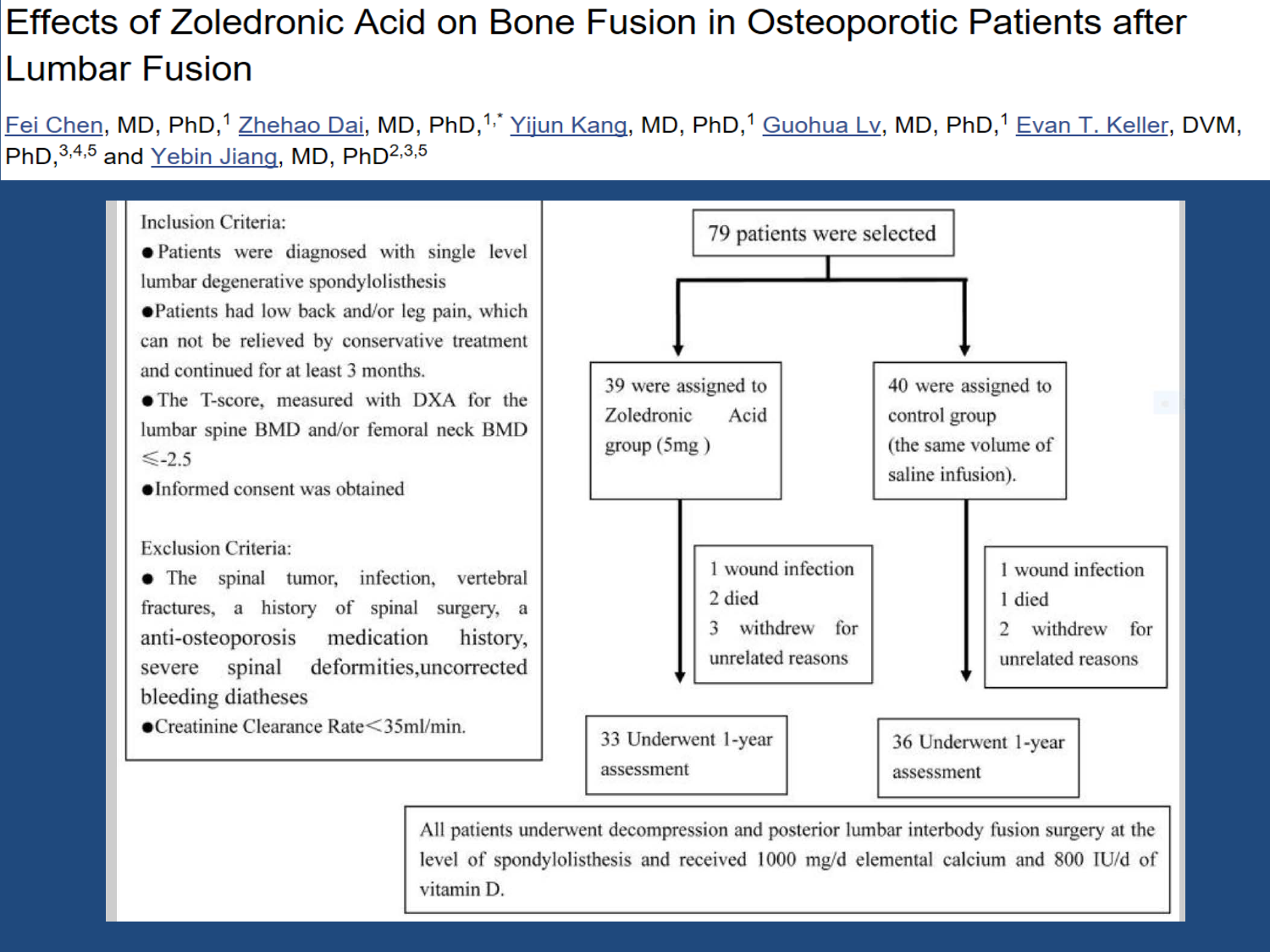

#### Figure 2

Representative sagittal reconstructed computed tomography (CT) images demonstrate a 3-category grading system to evaluate bone formation. Grade A: bridging bone bonding with adjacent vertebral bodies; Grade B: bridging bone bonding with one vertebral body; and Grade C: incomplete bony bridging.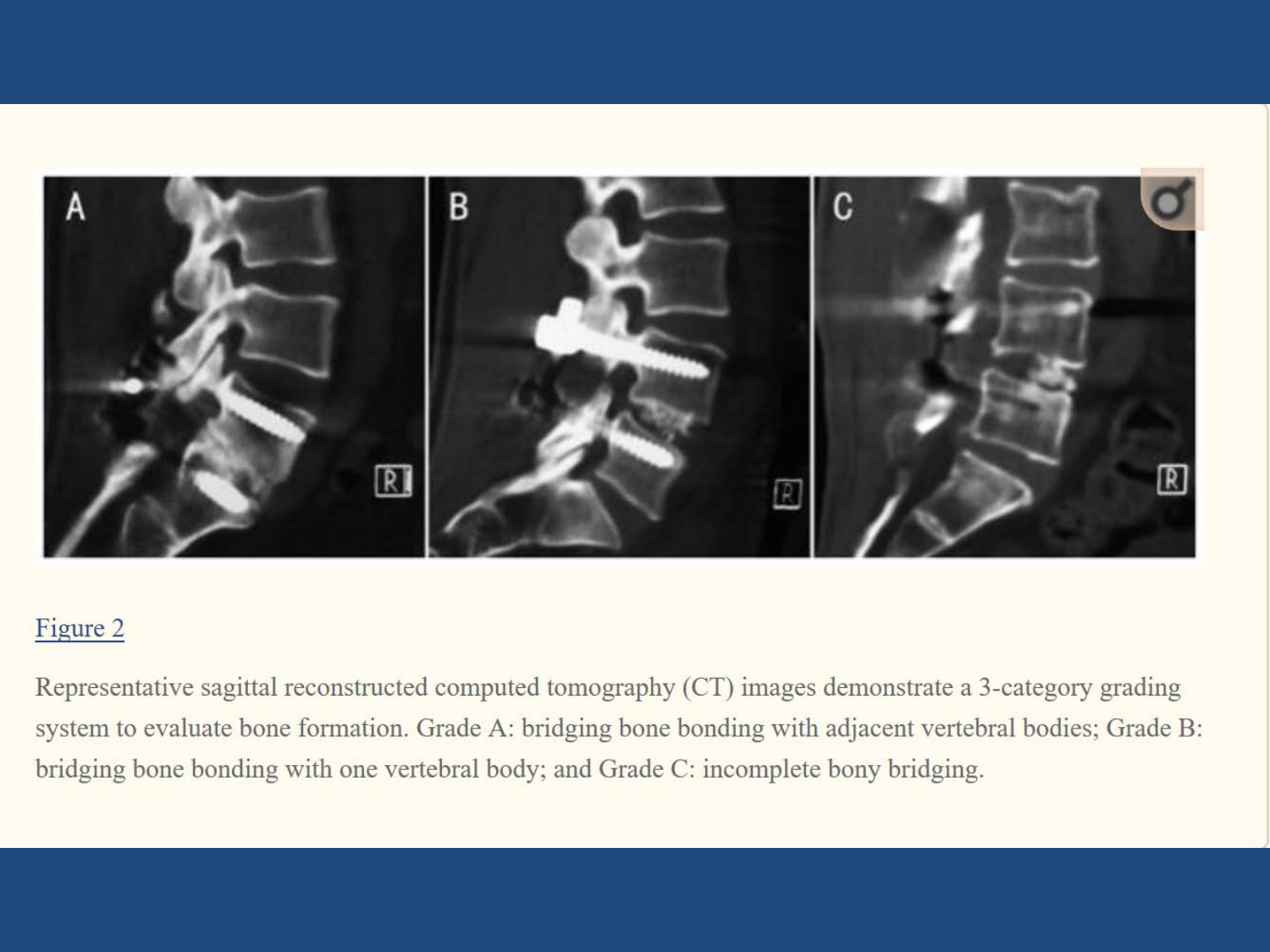## Results

- Grade A or B bridging bone was more frequently observed<br>in zoledronic acid group at 3, 6, and 9 months postoperation compared to the control group ( $p < 0.05$ )
- At 12-months there was no significantly difference between groups
- No patients in zoledronic acid group showed adjacent vertebral compression fractures (VCF), whereas 6 patients (17%) in the control group did ( $p < 0.05$ )
- Zoledronic acid prevented immobilization induced bone loss in the hip (BMD data)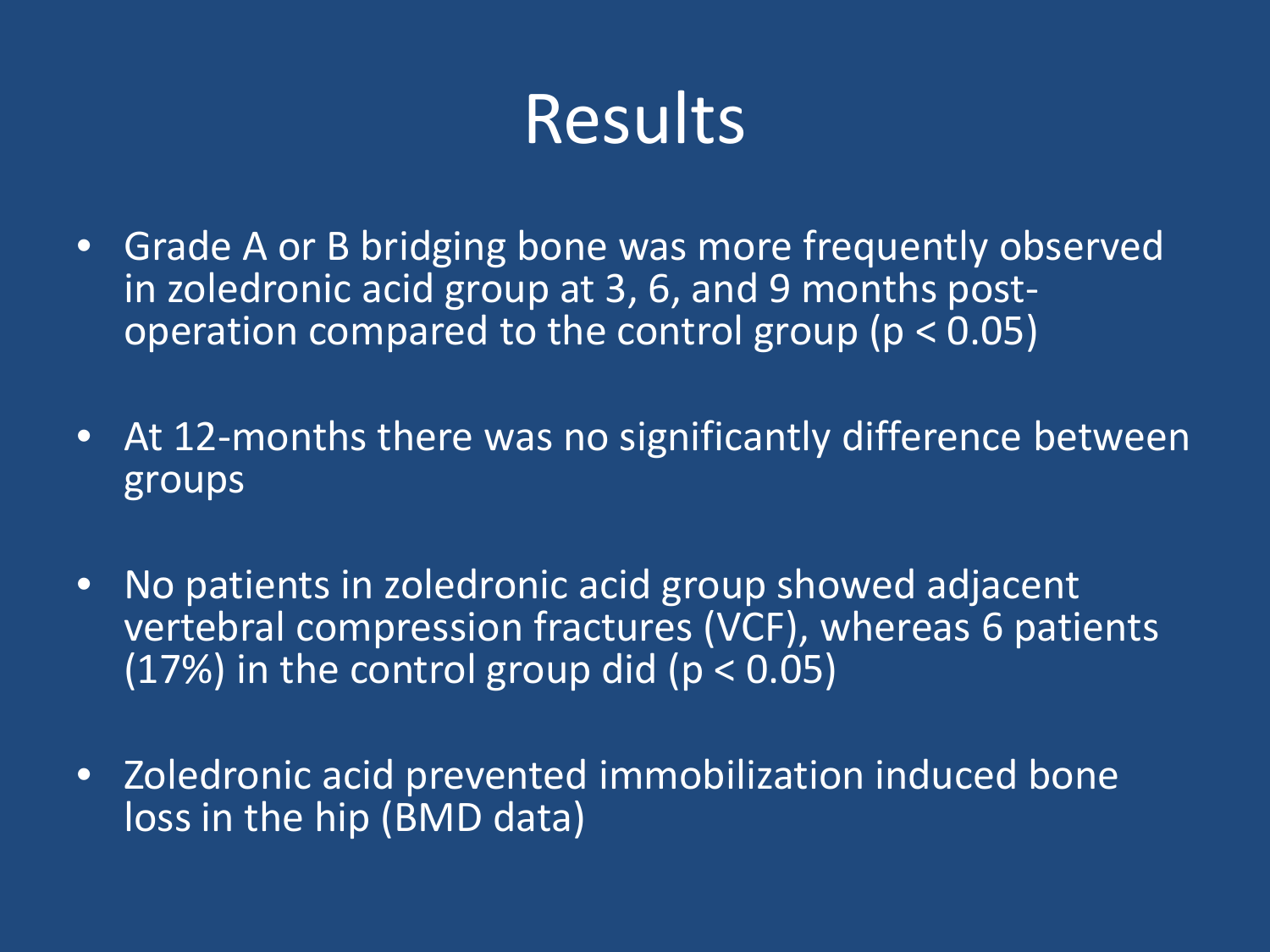### Conclusions

Treatment with zoledronic acid in osteoporotic patients with spinal fusion

- 1. Shortens the time to fusion
- 2. Improves the fusion rate
- 3. Prevents subsequent aVCFs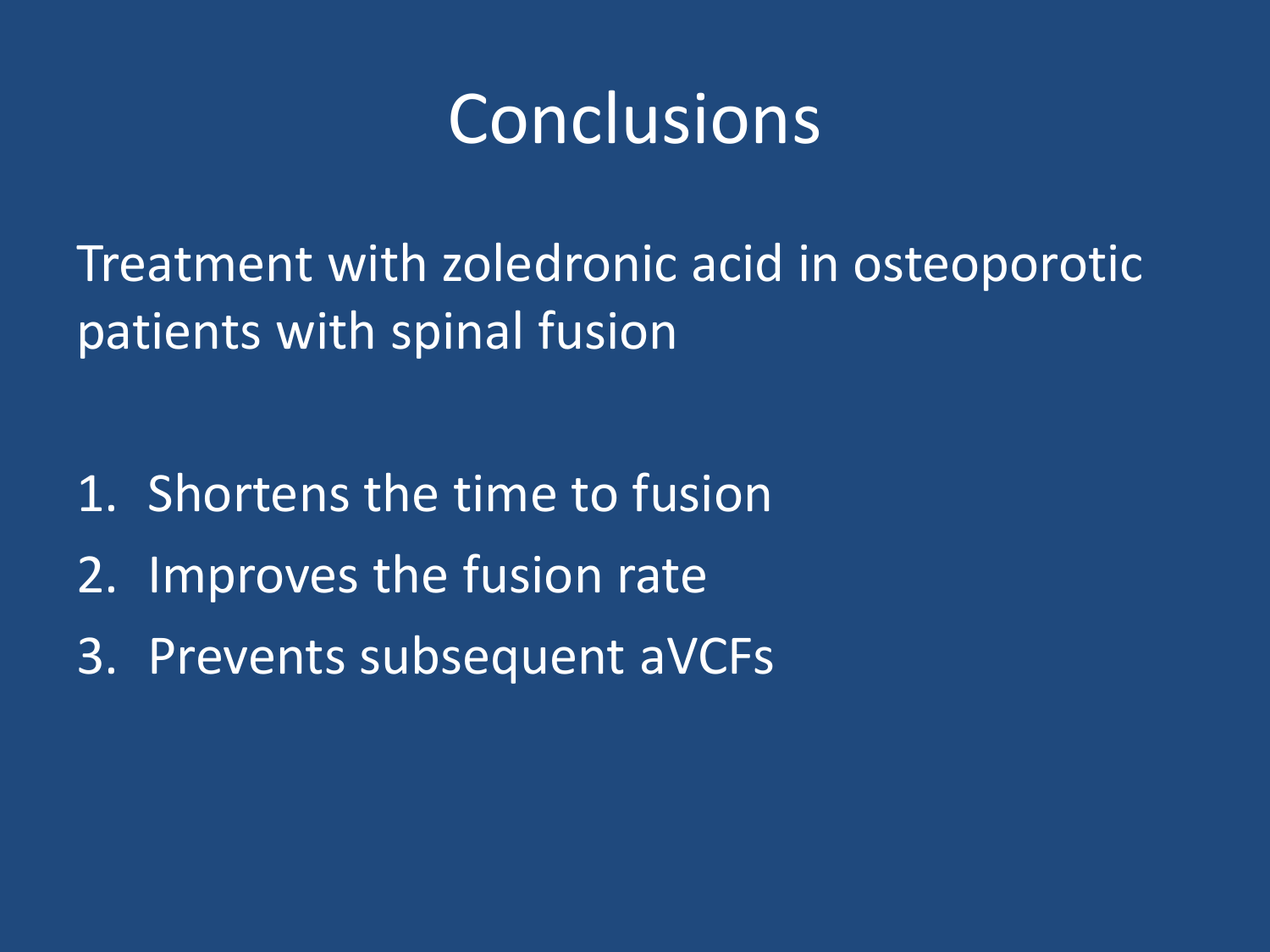# Drug Therapies

Anabolic therapy: Teriparatide/abaloparatide

**1) Builds new bone**

**2) Significantly reduces the risk of subsequent vertebral and nonvertebral fragility fractures in patients with OP 3) Improve both spine and hip BMD quickly &** 

**robustly**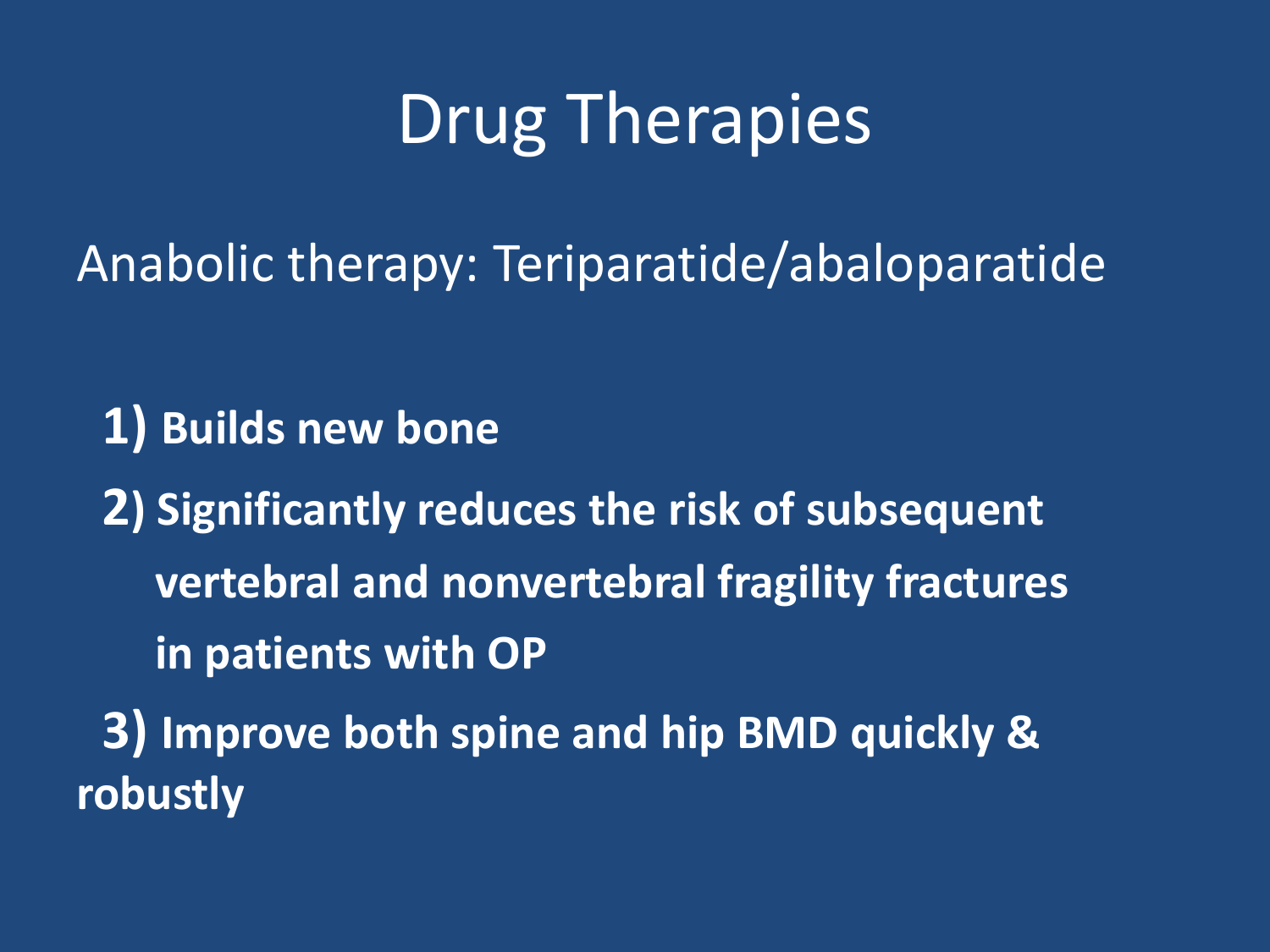SPINE Volume 37, Number 23, pp E1464-E1468 ©2012, Lippincott Williams & Wilkins

#### **Spine**

SURGERY

#### Teriparatide Accelerates Lumbar Posterolateral Fusion in Women With Postmenopausal Osteoporosis

Prospective Study

Seiji Ohtori, MD, PhD, Gen Inoue, MD, PhD, Sumihisa Orita, MD, PhD, Kazuyo Yamauchi, MD, PhD, Yawara Eguchi, MD, PhD, Nobuyasu Ochiai, MD, PhD, Shunji Kishida, MD, PhD, Kazuki Kuniyoshi, MD, PhD, Yasuchika Aoki, MD, PhD, Junichi Nakamura, MD, PhD, Tetsuhiro Ishikawa, MD, PhD, Masayuki Miyagi, MD, PhD, Hiroto Kamoda, MD, PhD, Miyako Suzuki, MD, Gou Kubota, MD, Yoshihiro Sakuma, MD, Yasuhiro Oikawa, MD, Kazuhide Inage, MD, Takeshi Sainoh, MD, Masashi Takaso, MD, PhD, Tomoyuki Ozawa, MD, PhD, Kazuhisa Takahashi, MD, PhD, and Tomoaki Toyone, MD, PhD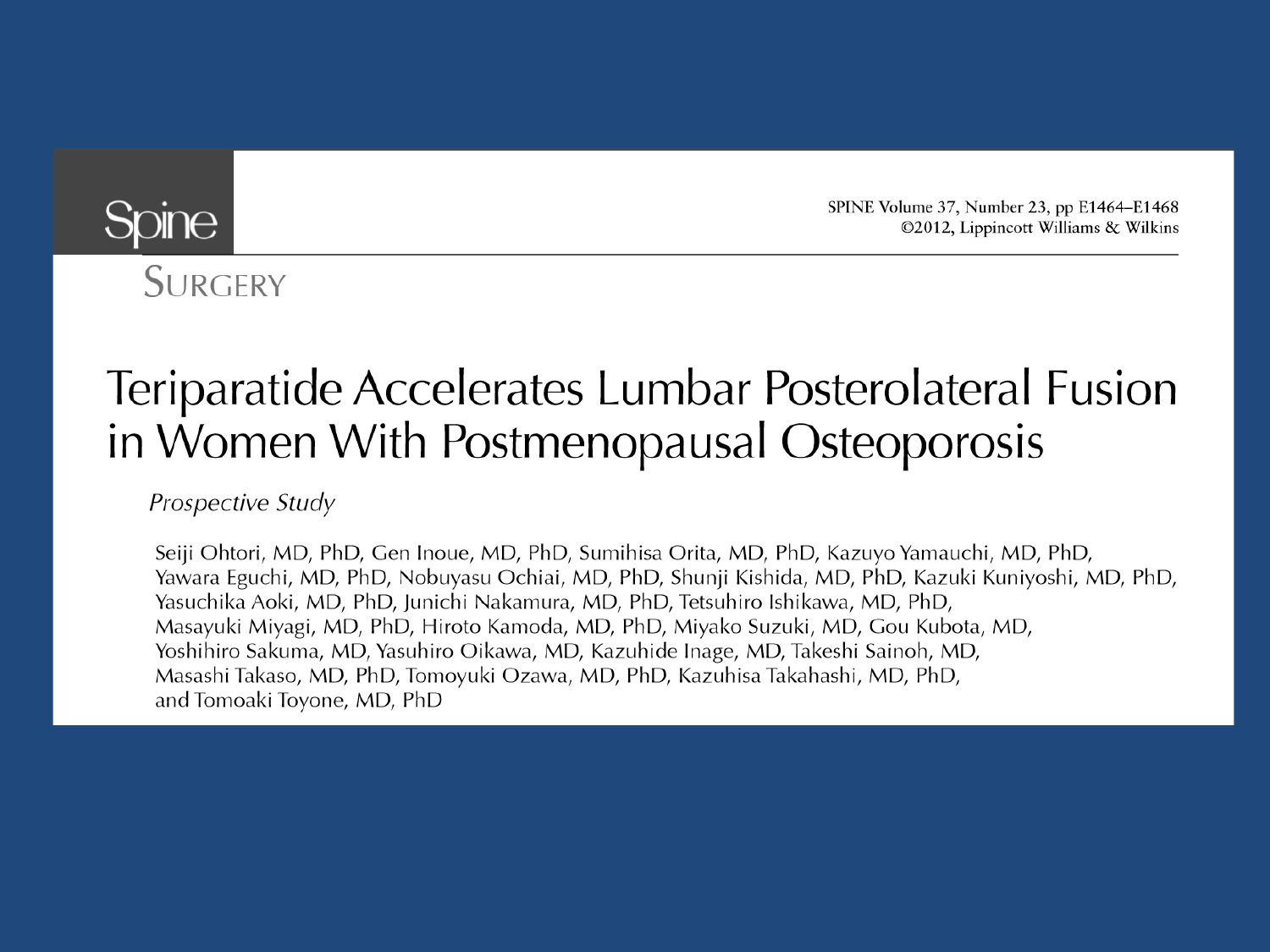Teriparatide Accelerates Spine Surgery Fusion in Women with Osteoporosis

- 57 postmenopausal women had spinal decompression at 1 or 2 levels
- 29 received teriparatide 20 mcg/d and 28 received risedronate 17.5 mg weekly
- Medication was started 2 months prior to surgery and continued 8 months post surgery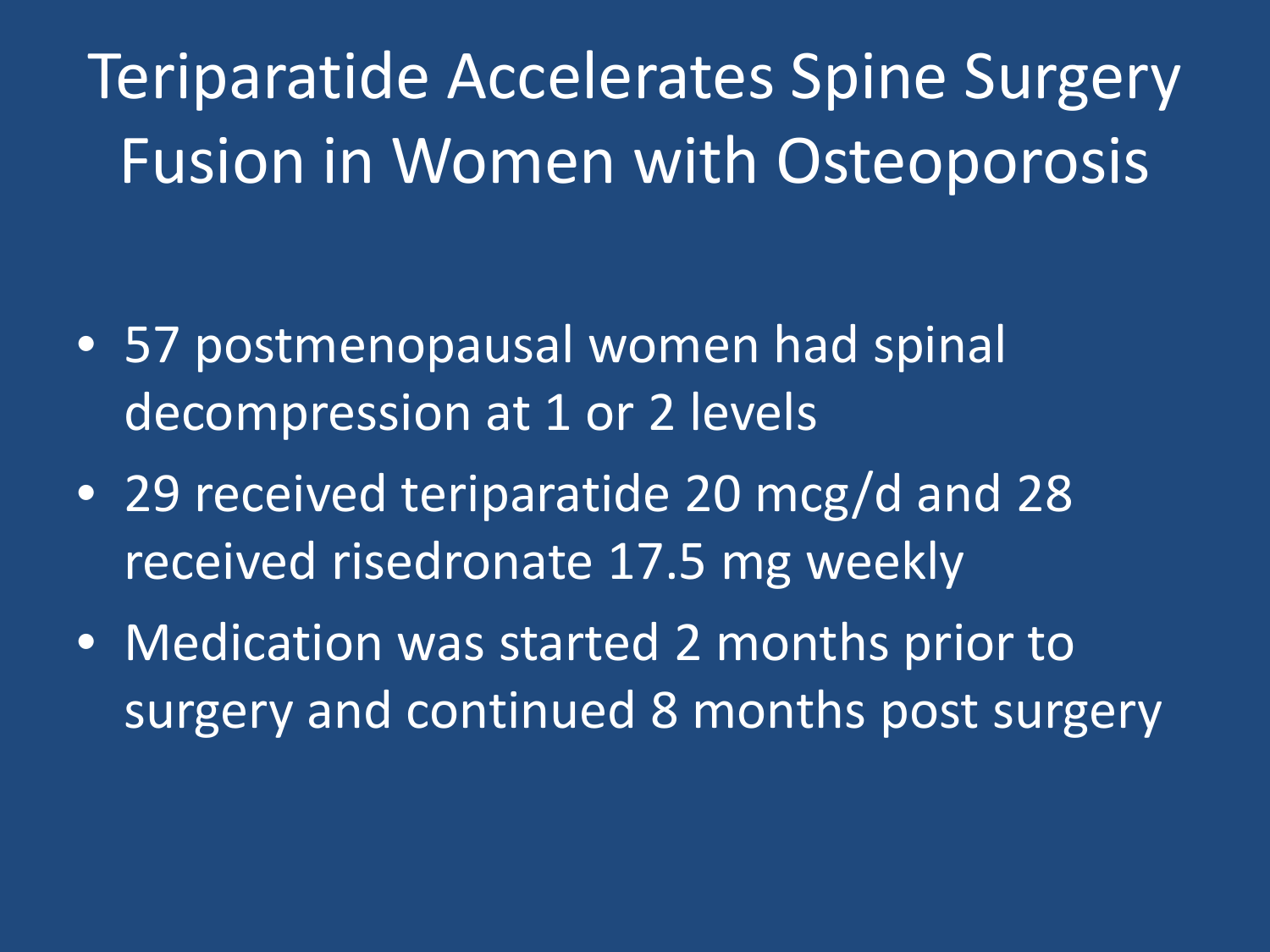Teriparatide Accelerates Spine Surgery Fusion in Women with Osteoporosis

• The rate of bone union was 82% in the teriparatide group and 68% in the bisphosphonate group

• Average duration of bone union was 8 months in the teriparatide group and 10 months in the bisphosphonate group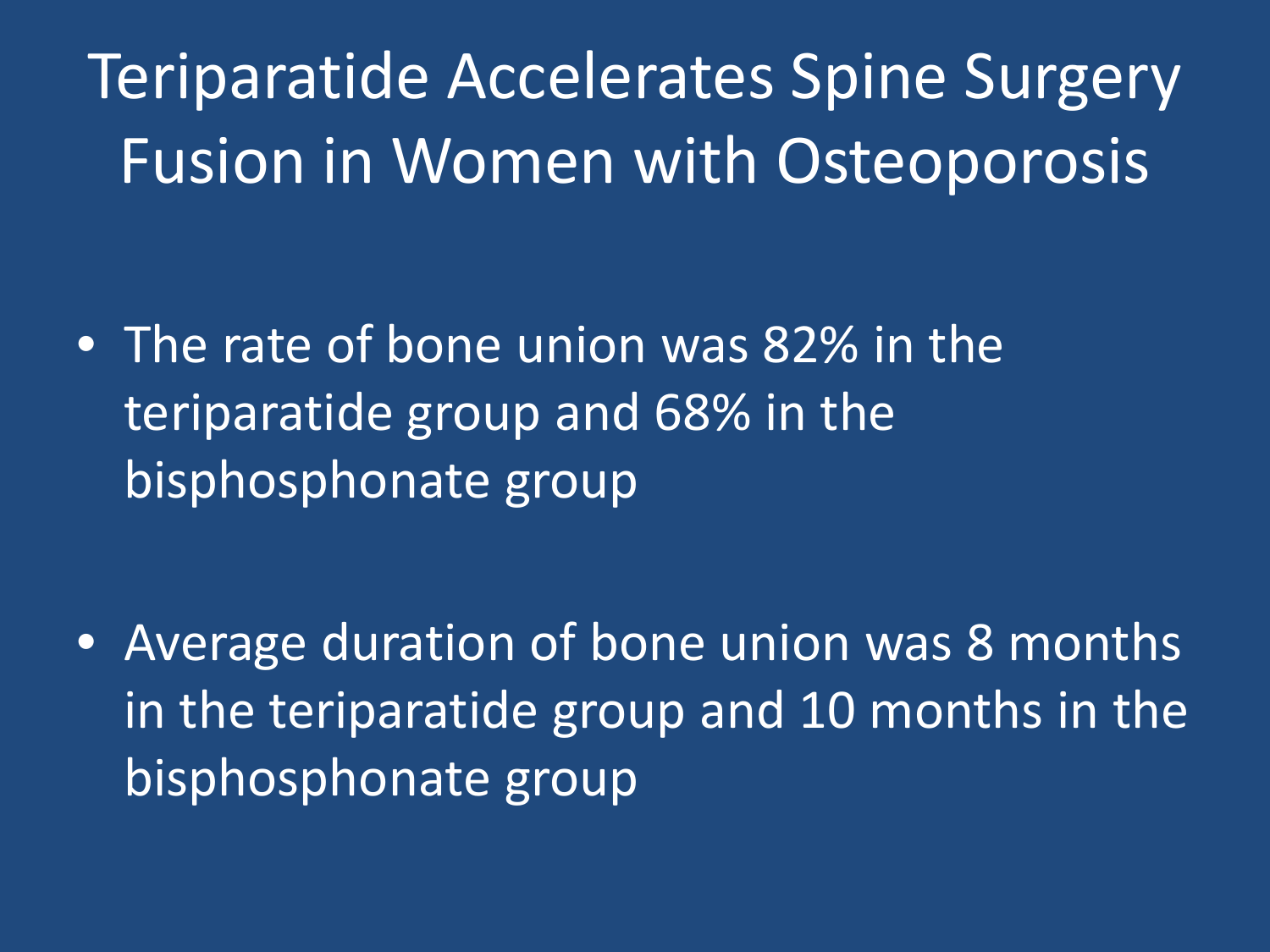# Teriparatide Accelerates Spine Surgery Fusion in Women with Osteoporosis

- Conclusion: The rate of bone union in the teriparatide group patients were significantly better than in the bisphosphonate group
- Bone union: defined as bridging bone formation across the transverse process between adjacent vertebrae ( CT done at 6 and 12 mo)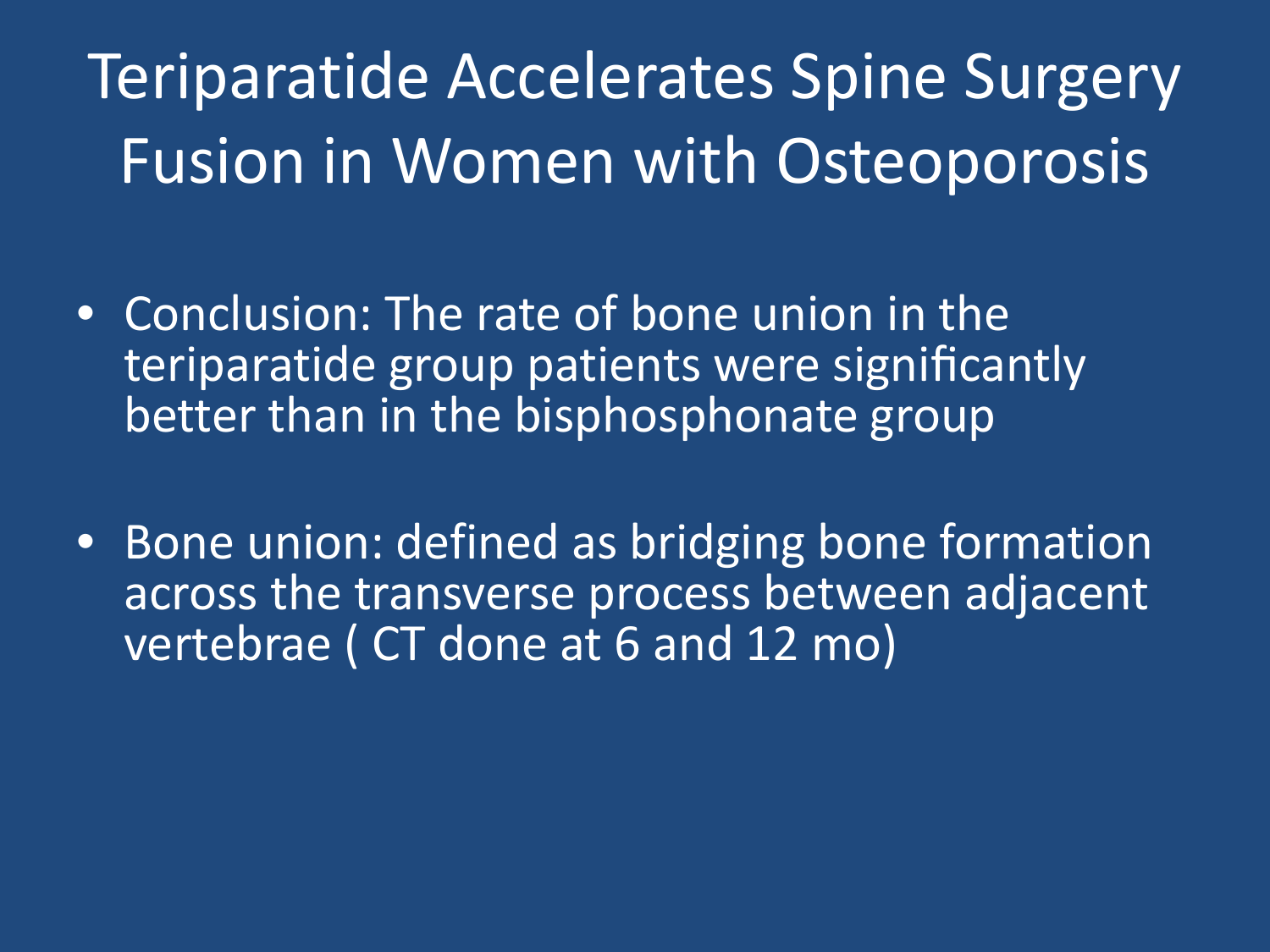SPINE Volume 38, Number 8, pp E487–E492 ©2013, Lippincott Williams & Wilkins



SURGERY

#### Comparison of Teriparatide and Bisphosphonate Treatment to Reduce Pedicle Screw Loosening After Lumbar Spinal Fusion Surgery in Postmenopausal Women With Osteoporosis From a Bone Quality Perspective

Seiji Ohtori, MD, PhD, Gen Inoue, MD, PhD, Sumihisa Orita, MD, PhD, Kazuyo Yamauchi, MD, PhD, Yawara Eguchi, MD, PhD, Nobuyasu Ochiai, MD, PhD, Shunji Kishida, MD, PhD, Kazuki Kuniyoshi, MD, PhD, Yasuchika Aoki, MD, PhD, Junichi Nakamura, MD, PhD, Tetsuhiro Ishikawa, MD, PhD, Masayuki Miyagi, MD, PhD, Hiroto Kamoda, MD, PhD, Miyako Suzuki, MD, PhD, Gou Kubota, MD, Yoshihiro Sakuma, MD, Yasuhiro Oikawa, MD, Kazuhide Inage, MD, Takeshi Sainoh, MD, Masashi Takaso, MD, PhD, Tomoaki Toyone, MD, PhD, and Kazuhisa Takahashi, MD, PhD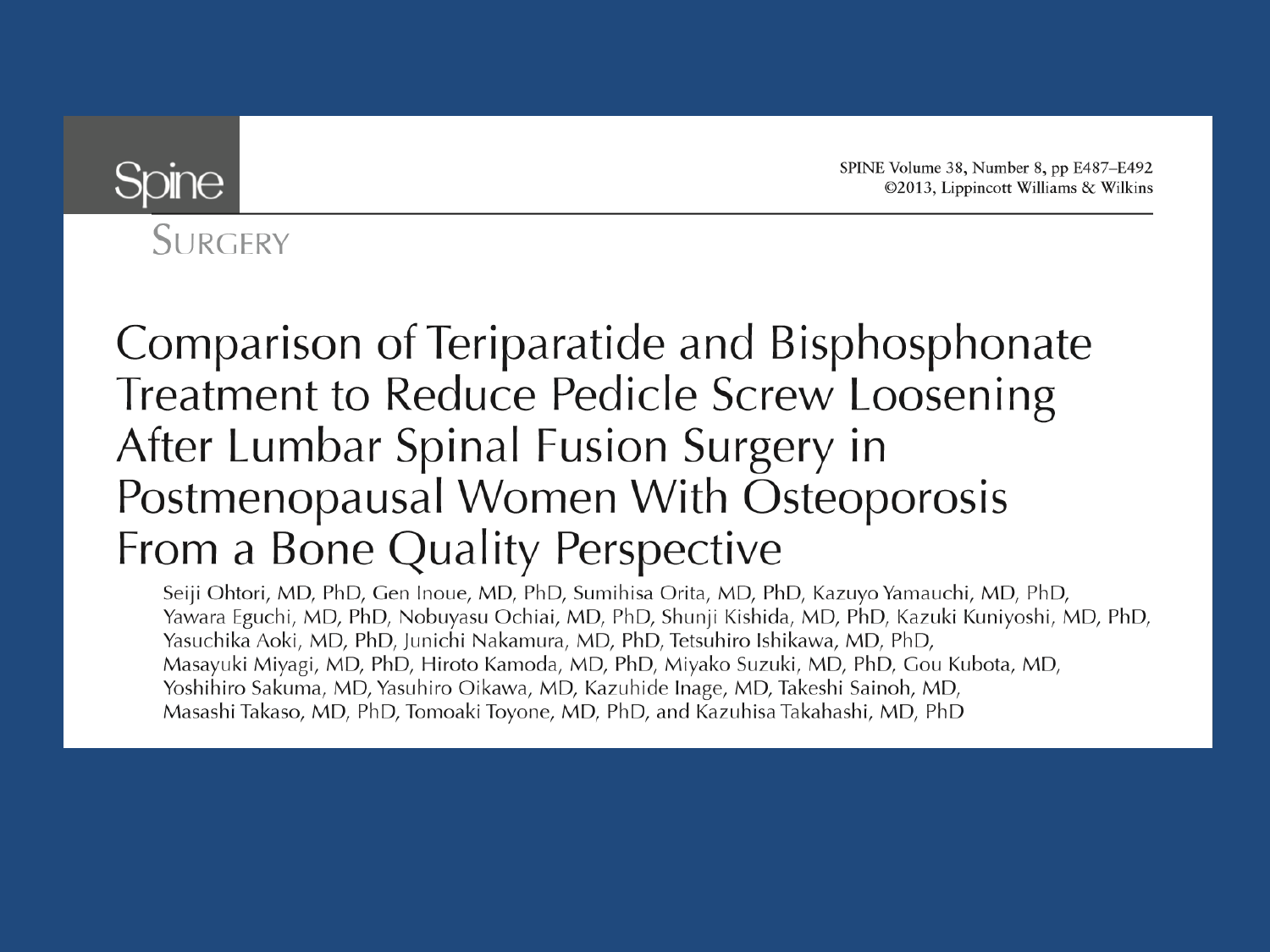# Pedicle Screw (PS) Loosening After Lumbar Spinal Fusion Surgery

- 62 women with osteoporosis had spinal fusion at 1-2 levels
- Drugs were started 2 mo prior to surgery and continued for 10 mo after surgery with 12 mo F/U

PS Loosening

- 13% in the teriparatide group had PS loosening
- 26% in the risedronate group
- 25% in the control group
- PS loosening was significantly lower in teriparatide group compared to risedronate or control group ( P < 0.05).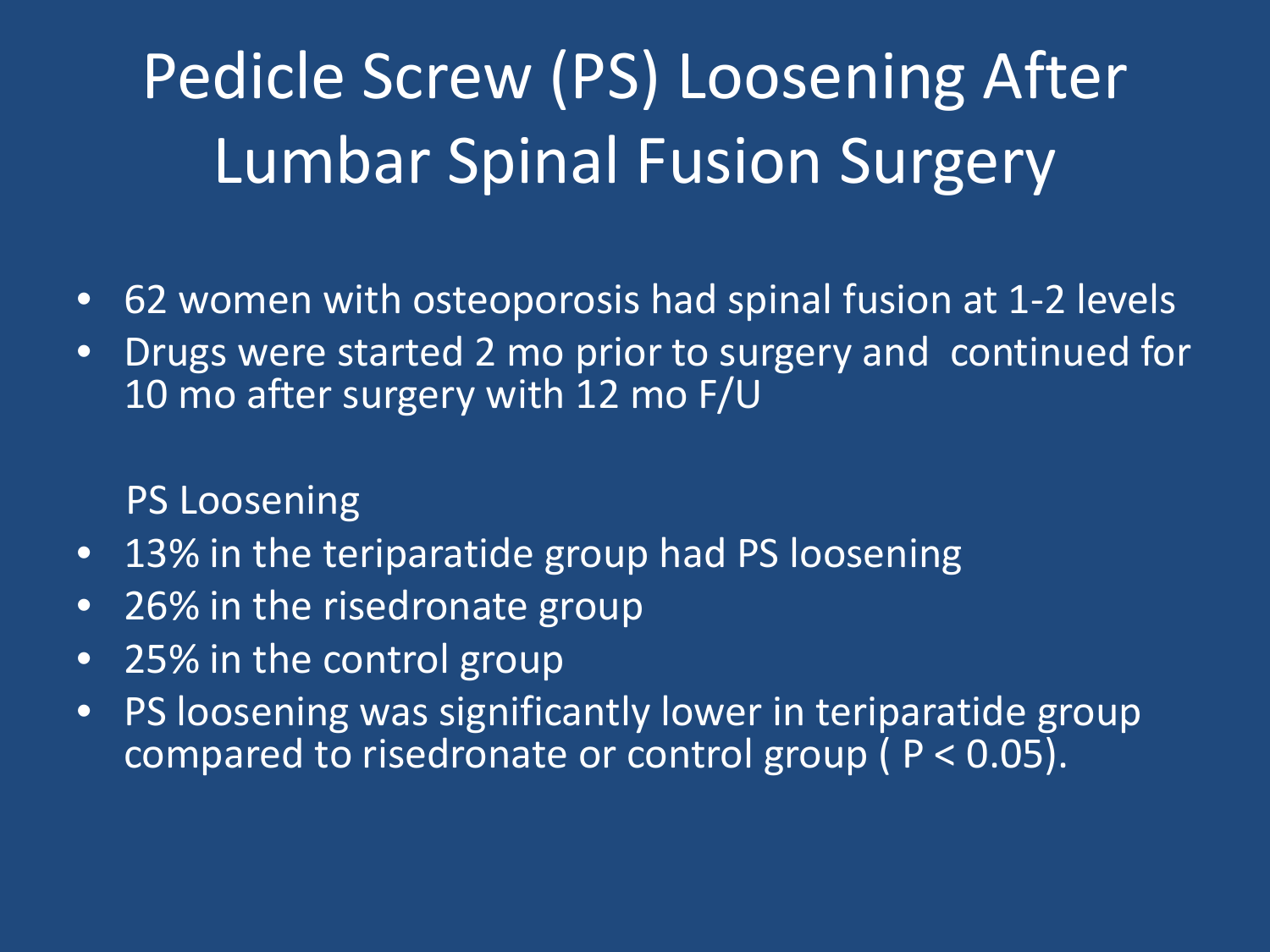| <u>HADIL Z. RUMBUCI OFFICIONI LEVERANI LYANGANON OFFICIOSCHING</u> |                                            |                                            |                                            |                                       |
|--------------------------------------------------------------------|--------------------------------------------|--------------------------------------------|--------------------------------------------|---------------------------------------|
|                                                                    | <b>Teriparatide</b>                        | <b>Risedronate</b>                         | Control                                    | <b>Statistical</b><br><b>Analysis</b> |
| No. of patients                                                    | 20                                         | 20                                         | 22                                         |                                       |
| No. of fusion level                                                | level: 15 patients,<br>2 level: 5 patients | level: 14 patients,<br>2 level: 6 patients | level: 14 patients,<br>2 level: 8 patients |                                       |
| No. of patients showing loosening of PS (%)                        | $2(10\%)$                                  | 5(25%)                                     | 6(27%)                                     |                                       |
| No. of loosening of PS (%)                                         |                                            |                                            |                                            |                                       |
| Evaluation by radiography                                          | $6(7\%)^*$                                 | $12(13\%)**$                               | $15(15\%)**$                               | *, ** $P = 0.03$                      |
| Evaluation by CT                                                   | $12(13\%)*$                                | $24(26%)**$                                | 26 $(25%)**$                               | *, ** $P = 0.04$                      |
| Total no. of evaluated PS                                          | 90                                         | 92                                         | 102                                        |                                       |
|                                                                    |                                            |                                            |                                            |                                       |

#### TARLE 2. Number of Eusion Level and Evaluation of PS Loosening

 $P < 0.05$  was considered statistically significant.  $*$  and  $**$  denote data for statistical analysis.

CT indicates computed tomography; PS, pedicle screw.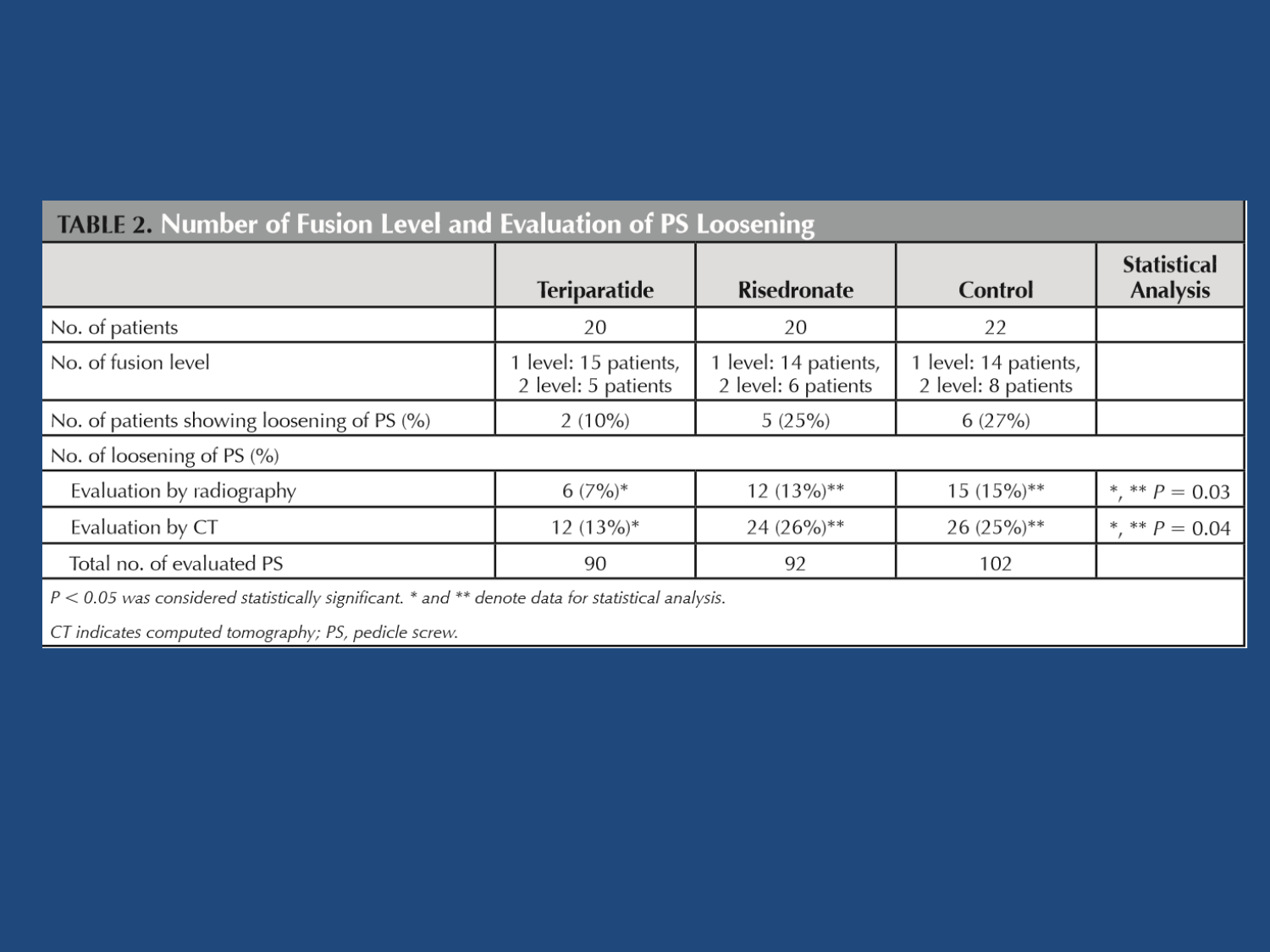### Conclusion

• This study suggests that anabolic therapy with teriparatide increased the quality of the lumbar spine bone and pedicle cortex.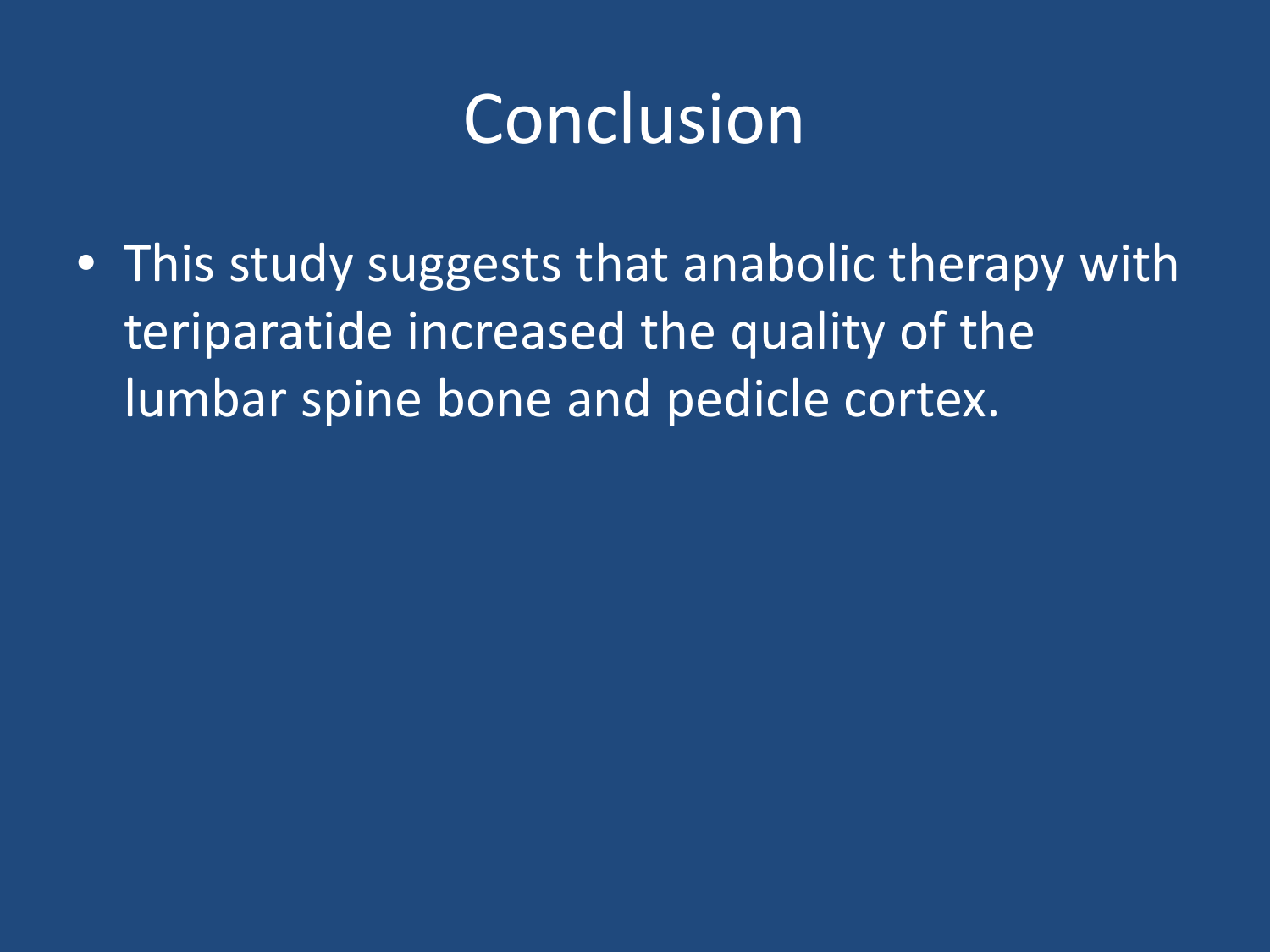#### ORIGINAL ARTICLE

# **JBMR**

#### **Teriparatide for Acceleration of Fracture Repair in** Humans: A Prospective, Randomized, Double-Blind **Study of 102 Postmenopausal Women With Distal Radial Fractures\***

Per Aspenberg,<sup>1</sup> Harry K Genant,<sup>2,3</sup> Torsten Johansson,<sup>1</sup> Antonio J Nino,<sup>4</sup> Kyoungah See,<sup>4</sup> Kelly Krohn,<sup>4</sup> Pedro A García-Hernández,<sup>5</sup> Christopher P Recknor,<sup>6</sup> Thomas A Einhorn,<sup>7</sup> Gail P Dalsky,<sup>4</sup> Bruce H Mitlak,<sup>4</sup> Anke Fierlinger,<sup>3</sup> and Mark C Lakshmanan<sup>4</sup>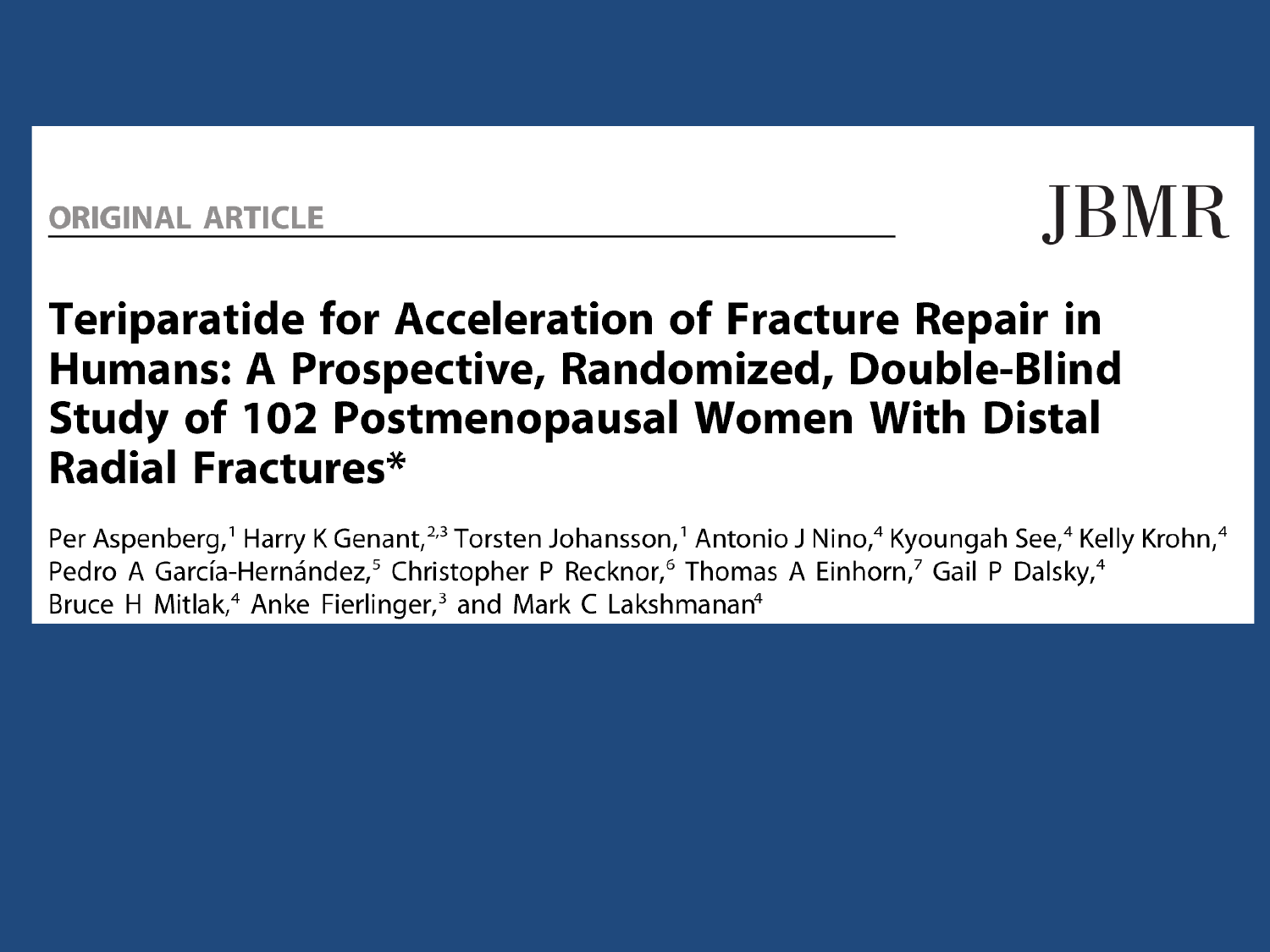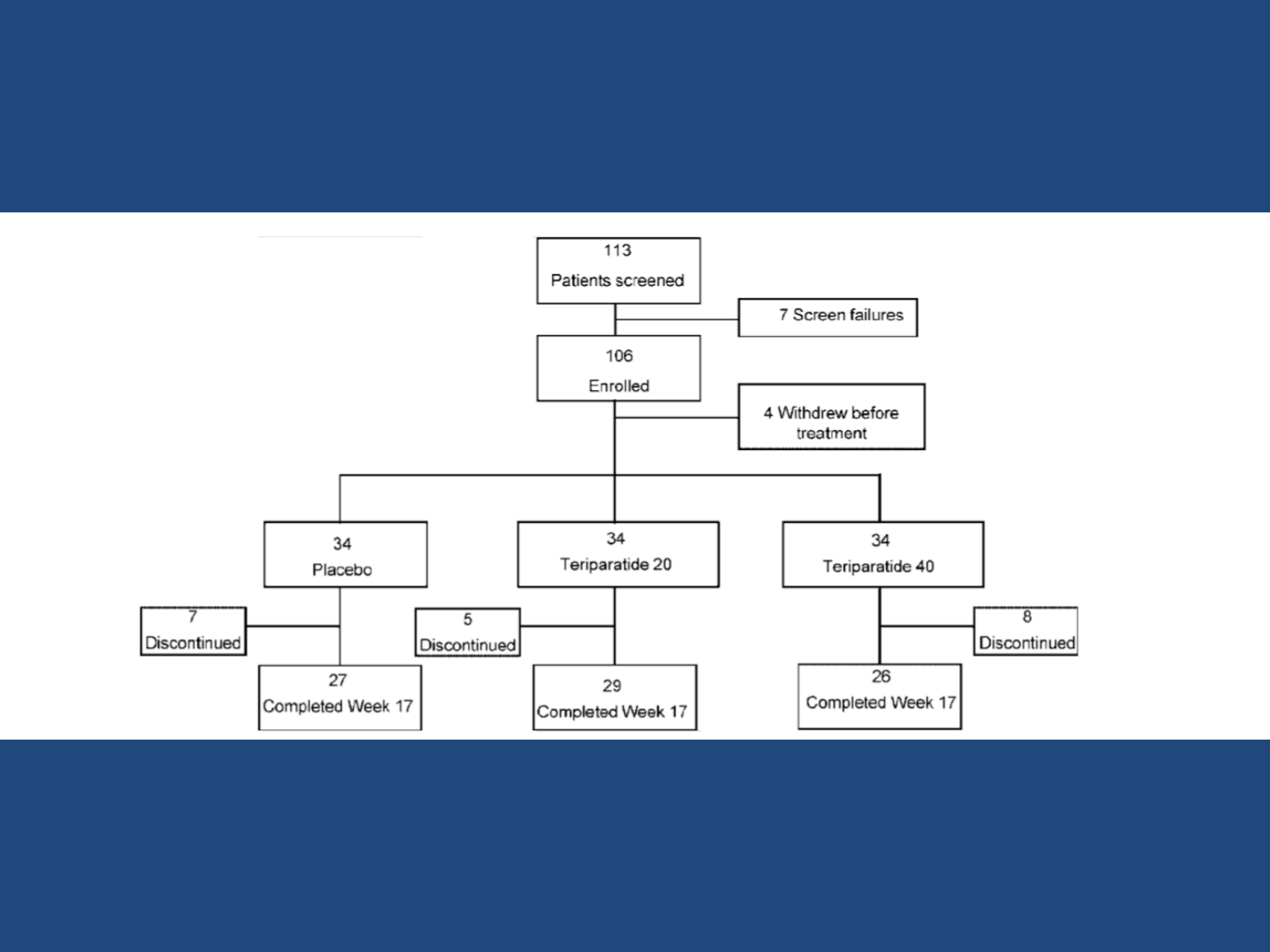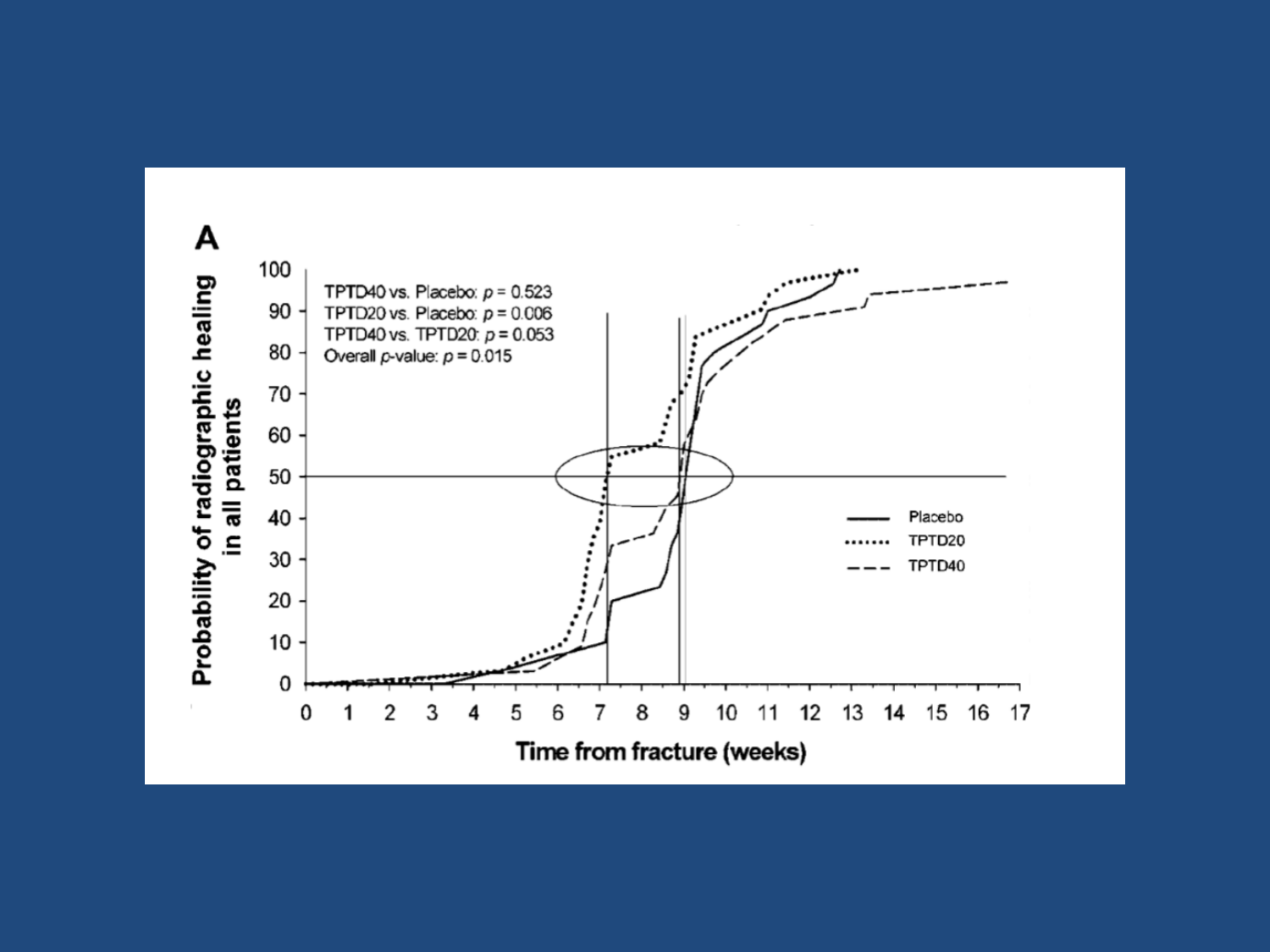### Study Conclusion

Teriparatide 20 mcg dose significantly shortened the median time to healing compared to placebo.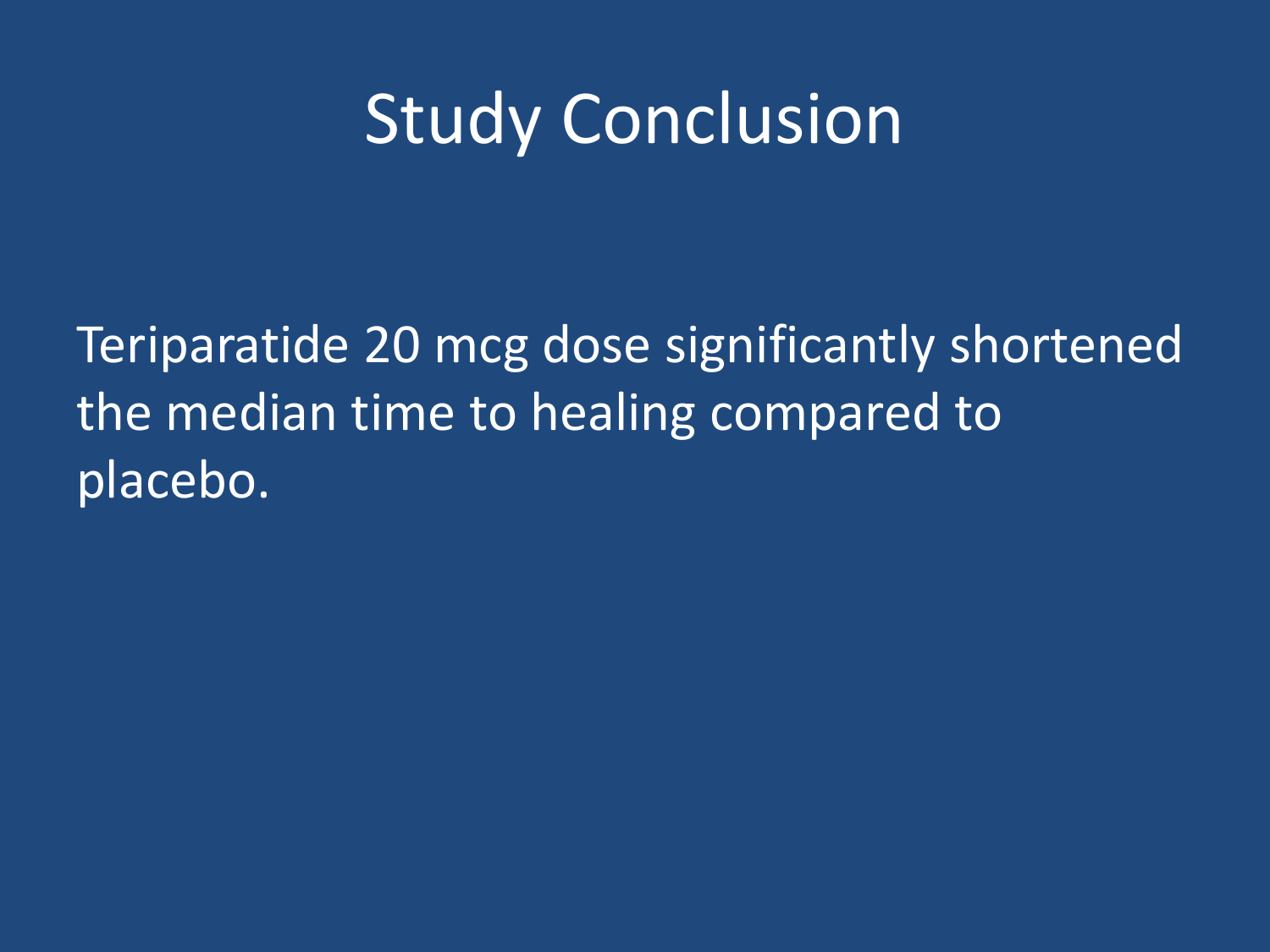# Conclusion: Effects of Drugs in Spine Fusion

• A single dose of zoledronic acid does not decrease the volume of the fusion-mass in patients with OP undergoing spinal fusion

• Less screw loosening with teriparatide

• Teriparatide speeds up fusion ( healing based on distal radial fracture data)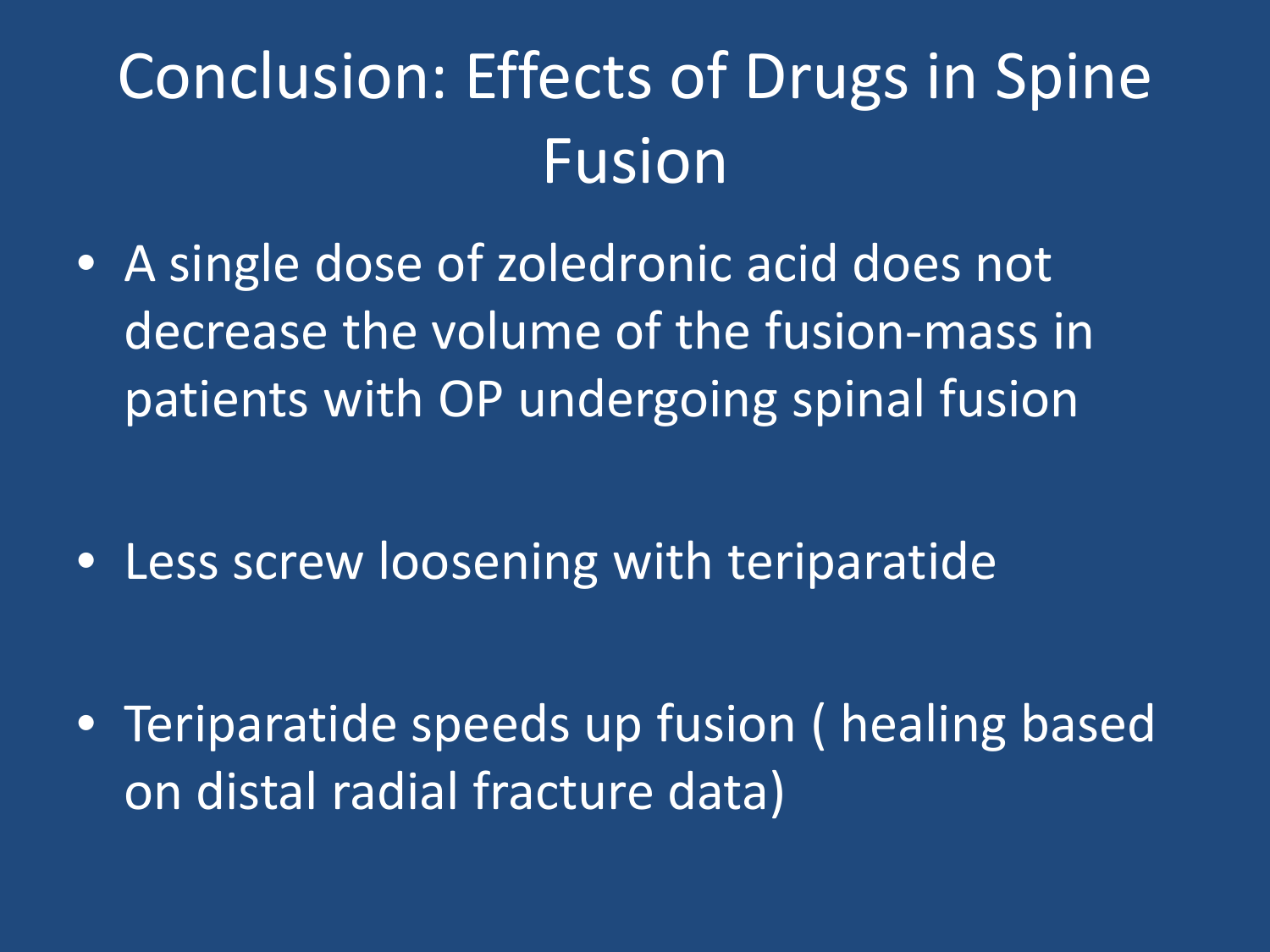#### So which patients should we consider?

- Severe osteoporosis
- If spine surgery can be delayed for 2-3 months
- Remodeling based patient selection – TPTD or Abaloparatide if low (Serum CTX <200) – BPs if high (Serum CTX >500)
- Patient without contra-indications for BPs or anabolic therapy
	- Paget's disease of bone, Hypercalcemia, prior radiation to the skelton etc.
	- GI intolerance, renal dysfunction etc for BPs